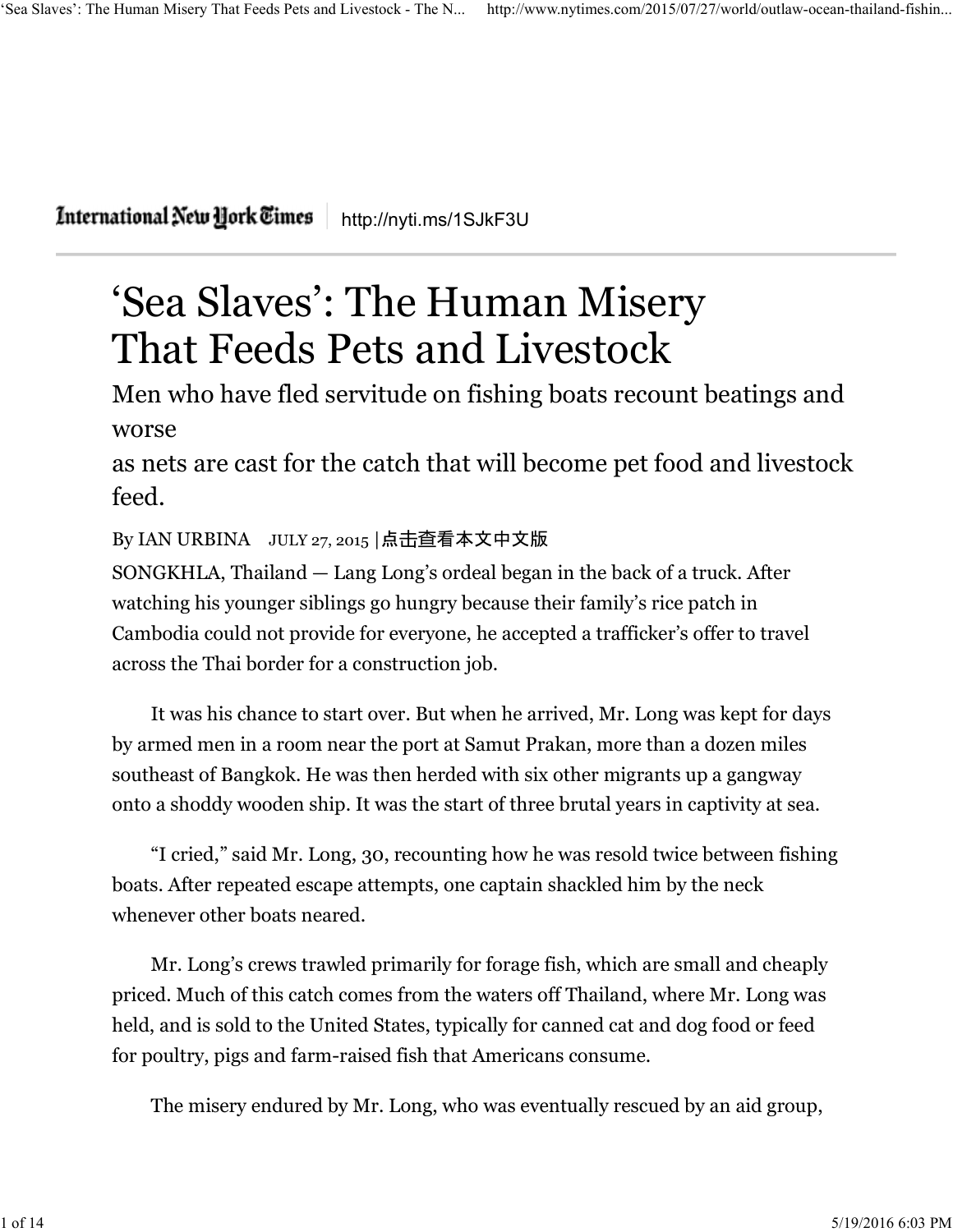is not uncommon in the maritime world. Labor abuse at sea can be so severe that the boys and men who are its victims might as well be captives from a bygone era. In interviews, those who fled recounted horrific violence: the sick cast overboard, the defiant beheaded, the insubordinate sealed for days below deck in a dark, fetid fishing hold. 'Sea Slaves': The Human Misery That Feeds Pets and Livestock - The N... http://www.nytimes.com/2015/07/27/world/outlaw-ocean-thailand-fishin...

> The harsh practices have intensified in recent years, a review of hundreds of accounts from escaped deckhands provided to police, immigration and human rights workers shows. That is because of lax maritime labor laws and an insatiable global demand for seafood even as fishing stocks are depleted.

Shipping records, customs data and dozens of interviews with government and maritime officials point to a greater reliance on long-haul fishing, in which vessels stay at sea, sometimes for years, far from the reach of authorities. With rising fuel prices and fewer fish close to shore, fisheries experts predict that more boats will resort to venturing out farther, exacerbating the potential for mistreatment.

"Life at sea is cheap," said Phil Robertson, deputy director of Human Rights Watch's Asia division. "And conditions out there keep getting worse."

While forced labor exists throughout the world, nowhere is the problem more pronounced than here in the South China Sea, especially in the Thai fishing fleet, which faces an annual shortage of about 50,000 mariners, based on United Nations estimates. The shortfall is primarily filled by using migrants, mostly from Cambodia and Myanmar.

Many of them, like Mr. Long, are lured across the border by traffickers only to become so-called sea slaves in floating labor camps. Often they are beaten for the smallest transgressions, like stitching a torn net too slowly or mistakenly placing a mackerel into a bucket for herring, according to a United Nations survey of about 50 Cambodian men and boys sold to Thai fishing boats. Of those interviewed in the 2009 survey, 29 said they had witnessed their captain or other officers kill a worker. Many of them, like Mr. Long, are lured across the border by traffickers only to<br>become so-called sea slaves in floating labor camps. Often they are beaten for the<br>smallest transgressions, like stitching a torn net too slo

The migrants, who are relatively invisible because most are undocumented, disappear beyond the horizon on "ghost ships" — unregistered vessels that the Thai government does not know exist.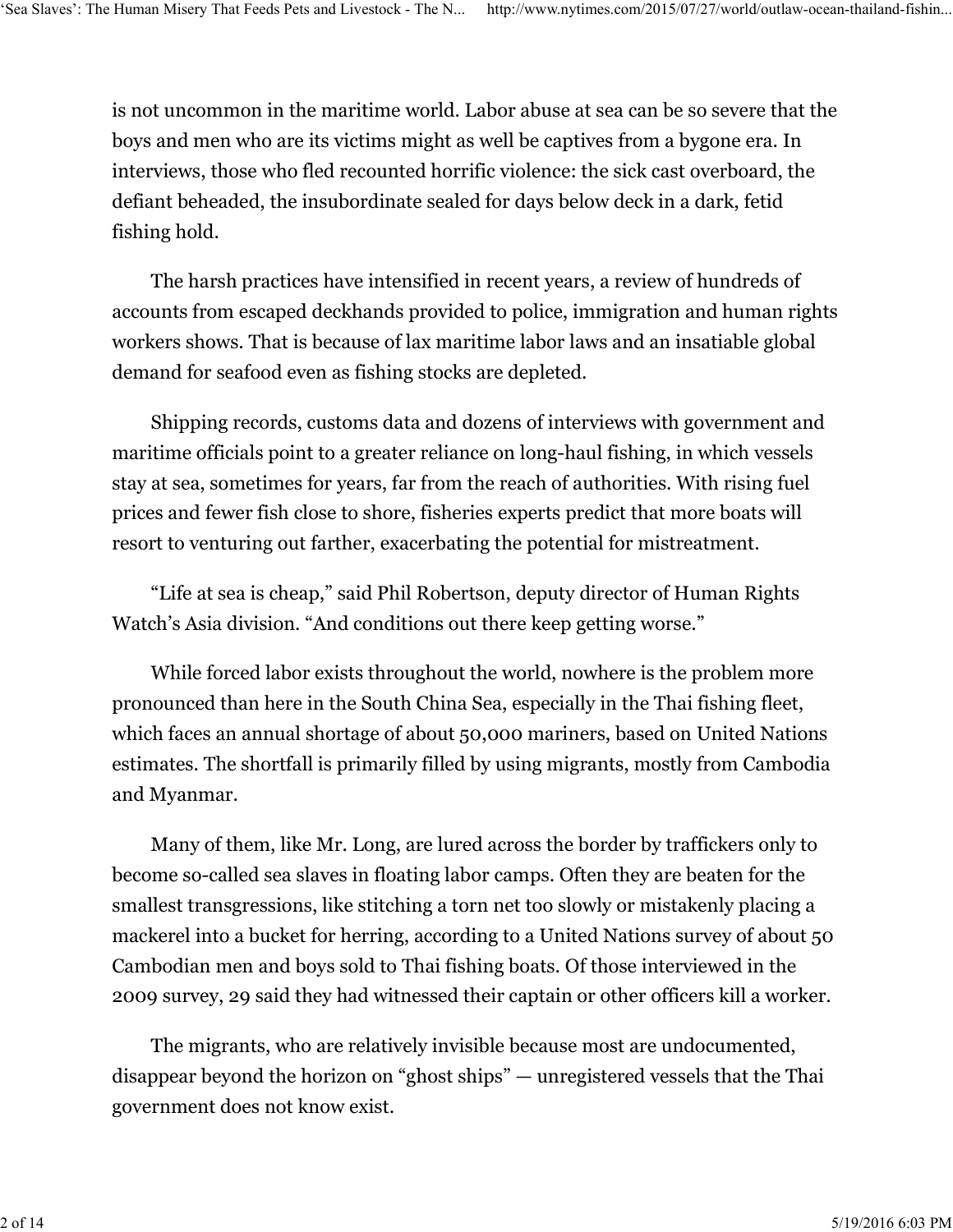They usually do not speak the language of their Thai captains, do not know how to swim, and have never seen the sea before being whisked from shore, according to interviews in Malaysia, Thailand and Indonesia. These interviews, in port or on fishing boats at sea, were conducted with more than three dozen current deckhands or former crew members. 'Sea Slaves': The Human Misery That Feeds Pets and Livestock - The N... http://www.nytimes.com/2015/07/27/world/outlaw-ocean-thailand-fishin...

> Government intervention is rare. While United Nations pacts and various human rights protections prohibit forced labor, the Thai military and law enforcement authorities do little to counter misconduct on the high seas. United Nations officials and rights organizations accuse some of them of taking bribes from traffickers to allow safe passage across the border. Migrants often report being rescued by police officers from one smuggler only to be resold to another.

> Mr. Long did not know where the fish he caught ended up. He did learn, however, that most of the forage fish on the final boat where he was held in bondage was destined for a cannery called the Songkla Canning Public Company, which is a subsidiary of Thai Union Frozen Products, the country's largest seafood company. In the past year, Thai Union has shipped more than 28 million pounds of seafood-based cat and dog food for some of the top brands sold in America including Iams, Meow Mix and Fancy Feast, according to United States Customs documents.

> The United States is the biggest customer of Thai fish, and pet food is among the fastest growing exports from Thailand, more than doubling since 2009 and last year totaling more than \$190 million. The average pet cat in the United States eats 30 pounds of fish per year, about double that of a typical American.

Though there is growing pressure from Americans and other Western consumers for more accountability in seafood companies' supply chains to ensure against illegal fishing and contaminated or counterfeit fish, virtually no attention has focused on the labor that supplies the seafood that people eat, much less the fish that is fed to animals. Though there is growing pressure from Americans and other Western<br>consumers for more accountability in seafood companies' supply chains to ensure<br>against illegal fishing and contaminated or counterfeit fish, virtually no a

"How fast do their pets eat what's put in front of them, and are there whole meat chunks in that meal?" asked Giovanni M. Turchini, an environmental professor at Deakin University in Australia who studies the global fish markets. "These are the factors that pet owners most focus on."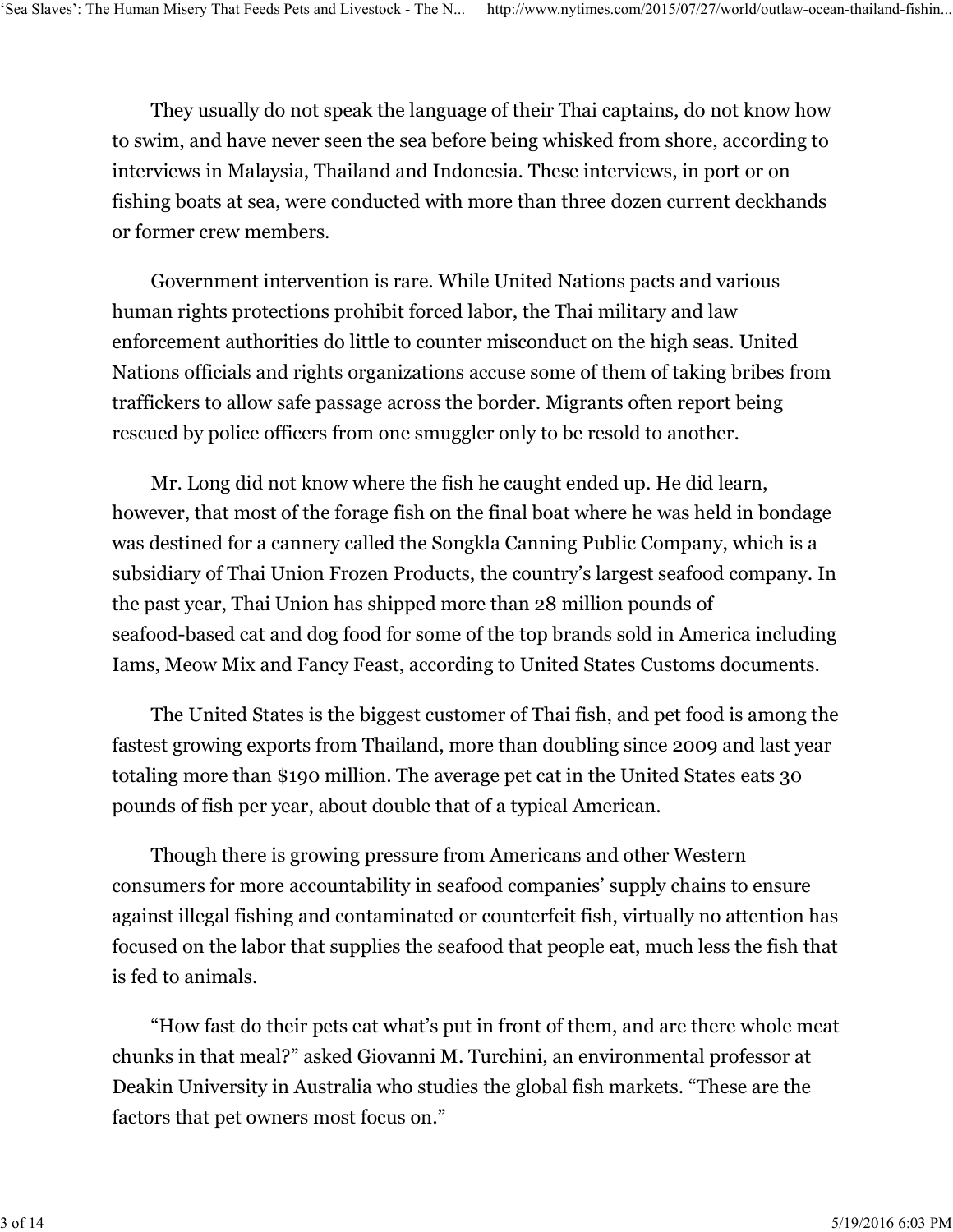## Little Respite From Danger

It is difficult to overstate the dangers of commercial fishing. Two days spent more than 100 miles from shore on a Thai fishing ship with two dozen Cambodian boys, some as young as 15, showed the brutal rhythm of this work.

Rain or shine, shifts run 18 to 20 hours. Summer temperatures top 100 degrees. The deck is an obstacle course of jagged tackle, whirring winches and tall stacks of 500-pound nets. Ocean spray and fish innards make the floor skating-rink slippery. The ship seesaws, particularly in rough seas and gale winds. Most boys work barefoot; 15-foot swells climb the sides, clipping them below the knees. Much of this occurs in pitch blackness. Purse seiners, like this ship, usually cast their nets at night when the small silver forage fish that they target — mostly jack mackerel and herring — are easier to spot.

When they are not fishing, the Cambodians, most of whom were recruited by traffickers, sort their catch and fix the nets, which are prone to ripping. One 17-year-old boy proudly showed a hand missing two fingers — severed by a nylon line that had coiled around a spinning crank. The migrants' hands, which are virtually never fully dry, have open wounds, slit from fish scales and torn from the nets' friction. "Fish is inside us," one of the boys said. They stitch closed the deeper cuts themselves. Infections are constant.

Thailand's commercial fishing fleet consists predominantly of bottom trawlers, called the strip-miners of the sea because they use nets weighted to sink to the ocean floor and ensnare almost everything in their path. But purse seine boats, like the one where these Cambodians work, are common too. They use circular nets to target fish closer to the water's surface. After the nets are hauled upward, they are pinched at the top, like old-style coin purses.

Before arriving on the ship, most of the Cambodians had never seen a body of water larger than a lake. The few who could swim were responsible for diving into the inky sea to ensure that the 50-foot mouth of the nets closed properly. If one of them were to get tangled in the mesh and yanked underwater, it is likely that no one would notice right away. The work is frenzied and loud, as the boys chant in unison while pulling the nets. floor and ensnare almost everything in their path. But purse seine boats, like the one<br>where these Cambodians work, are common too. They use circular nets to target fish<br>closer to the water's surface. After the nets are ha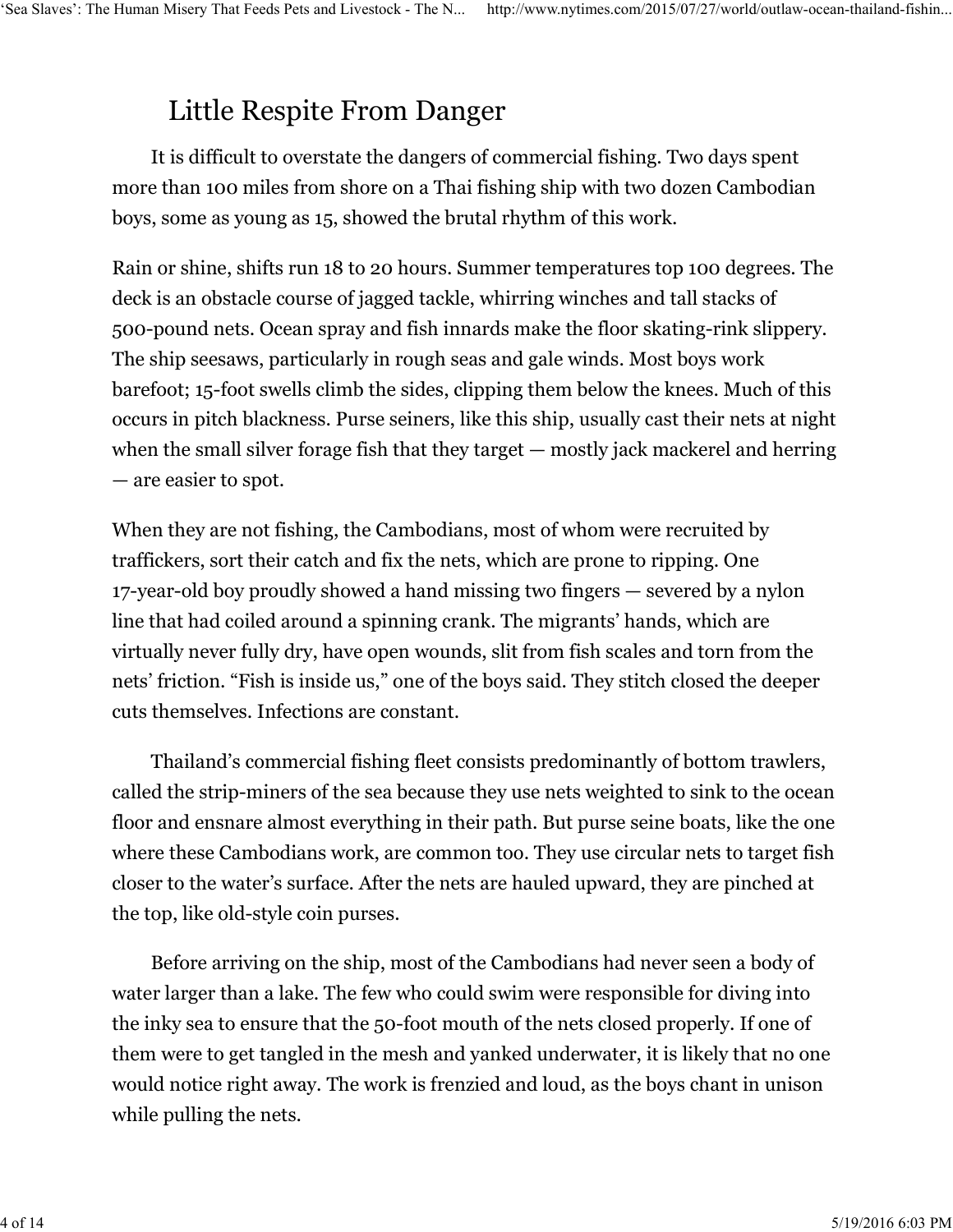Meals on board consist of a once-daily bowl of rice, flecked with boiled squid or other throwaway fish. In the galley, the wheel room and elsewhere, countertops crawl with roaches. The toilet is a removable wooden floorboard on deck. At night, vermin clean the boys' unwashed plates. The ship's mangy dog barely lifts her head when rats, which roam all over the ship, eat from her bowl. 'Sea Slaves': The Human Misery That Feeds Pets and Livestock - The N... http://www.nytimes.com/2015/07/27/world/outlaw-ocean-thailand-fishin...

> Crew members tend to sleep in two-hour snatches, packed into an intensely hot crawl space. Too many bodies share the same air, with fishing-net hammocks hanging from a ceiling that is less than five feet above the floor. Deafening, the engine turbines throb incessantly, shaking the ship's wooden deck. Every so often, the engine coughs a black cloud of acrid fumes into the sleeping quarters.

> These conditions, which are typical on long-haul fishing vessels, are part of the reason that the Thai fishing fleet is chronically short of men. Thailand has one of the lowest unemployment rates in the world — generally less than 1 percent — which means native workers have no trouble finding easier, better paying jobs on land.

"You just have to work hard," said Pier, 17, one of the migrants on the purse seiner. Pier, who goes by only one name, said he liked life on the ship. "Better than home," he said, "Nothing to do there." He flexed his sinewy biceps, showing the results of his labor.

In the dead of night, the captain spotted a school of fish on radar. He roused the crew with an air horn. Pier, in his second year of working on the ship, explained that he still owed the captain some of the \$300 he paid a smuggler to get him from the border to port. The rest of his debt, \$90, was from a cash advance he sent back to his family, he said. Willing to answer other questions, Pier silently looked down when asked whether he had ever been beaten. Several other boys, questioned about the same, furtively looked to the captain and shook their heads to indicate that they did not want to be interviewed.

Indentured servitude  $-$  a "travel now, pay later" labor system where people work to clear a debt typically accrued for getting free passage to another country  $-$  is common in the developing world, especially in construction, agriculture, manufacturing and the sex industry. It is more pervasive and abusive at sea, human rights experts say, because those workers are so isolated. border to port. The rest of his debt, \$90, was from a cash advance he sent back to his family, he said. Willing to answer other questions, Pier silently looked down when asked whether he had ever been beaten. Several othe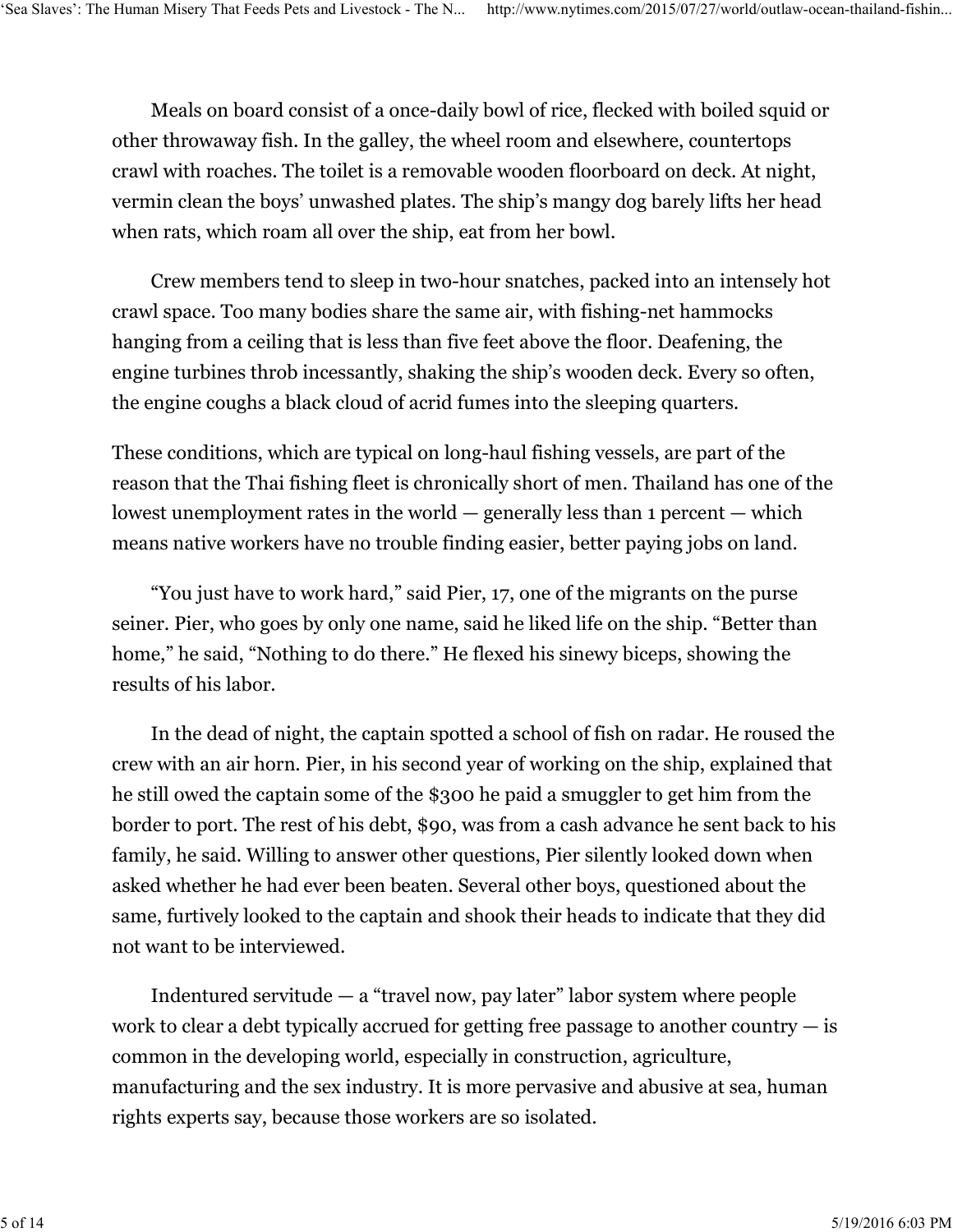Historically, Thai boat captains paid large advances to deckhands so they could sustain their families during their long absences. But the country's labor crisis has converted this upfront cash into a price per head (or "kha hua" fee) given to smugglers who ferry workers across the border. 'Sea Slaves': The Human Misery That Feeds Pets and Livestock - The N... http://www.nytimes.com/2015/07/27/world/outlaw-ocean-thailand-fishin...

> Standing on the boat next to Pier, another Cambodian boy tried to explain how elusive the kha hua debt becomes once they leave land. Pointing to his own shadow and moving around as if he were trying to grab it, he said: "Can't catch."

The boat's Thai crew master, Tang, a man with pockmarked skin and missing front teeth, ordered the boys back to work. He then ticked off a list of the pressures on deep-sea captains. Fuel costs eat up about 60 percent of a vessel's earnings, double what they did two decades ago. Once fish are caught, storing them in melting ice is a race against the clock. As fish thaw, their protein content falls, dropping their sale price. And, Tang added, because deep-sea fishing boats work on commission, "Crews only get paid if we catch enough."

Captains fear their crews as intensely as they drive them. Language and cultural barriers create divisions; most boats here have three Thai officers and foreign deckhands. The captain is armed, in part because of the threat of pirates, but Tang also talked of a gruesome mutiny on another ship that left all the officers dead.

Tales of forced labor are not always what they seem, according to the boat's captain, who insisted on anonymity as a condition of allowing a reporter on board. Some workers sign up willingly, only to change their minds once at sea, while others make up stories of mistreatment in hopes of getting back to their families, he said.

Still, a half-dozen other captains acknowledged that forced labor is common. It is unavoidable, they argue, given the country's demand for laborers. Every time a boat docks, they said, they fret that their willing workers will bolt to better-paying ships. That is also the moment when captive migrants make a run for it. make up stories of mistreatment in hopes of getting back to their families, he said.<br>
Still, a half-dozen other captains acknowledged that forced labor is common. It<br>
is unavoidable, they argue, given the country's demand

Short-handed at the 11th hour, captains sometimes take desperate measures. "They just snatch people," one captain explained, noting that some migrants are drugged or kidnapped and forced onto boats. "Brokers charge double."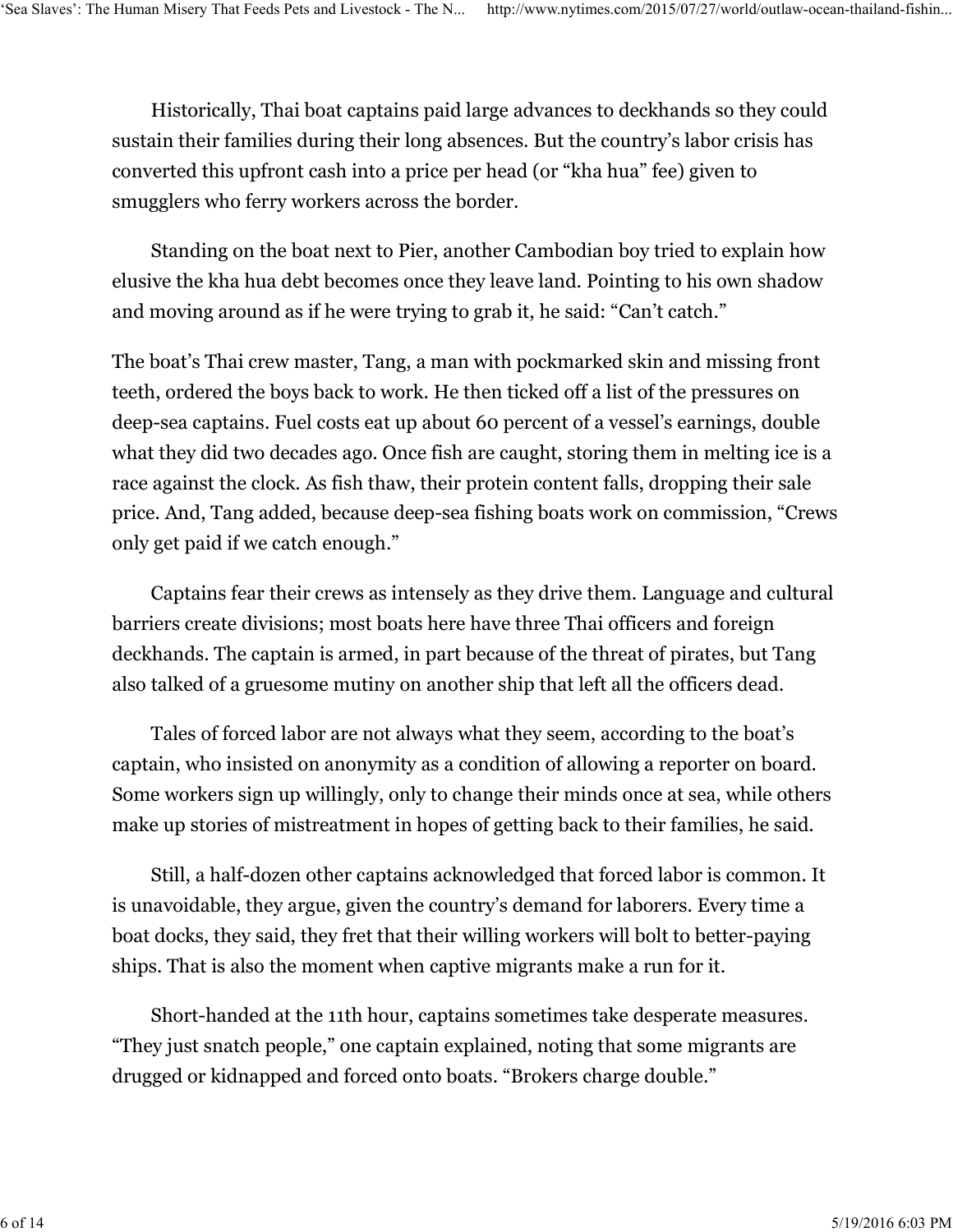### Litany of Abuses

Traveling the coast of the South China Sea, it can seem that every migrant has his own story of abuse.

Skippers never lacked for amphetamines so laborers could work longer, but rarely stocked antibiotics for infected wounds. Former deckhands described "prison islands" — most often uninhabited atolls, of which there are hundreds in the South China Sea. Fishing captains sometimes maroon their captive crews on those islands, sometimes for weeks, while their vessels are taken to port for dry docking and repair.

Other islands, inhabited but desolate, are also used to hold crew members. Fishing boat workers on an Indonesian island called Benjina were kept in cages to prevent them from fleeing, The Associated Press reported earlier this year. Inaccessible by boat several months a year because of monsoons, Benjina had an airstrip that was rarely used and no phone or Internet service.

Thai government officials said they have stepped up the number of investigations and prosecutions and plan to continue doing so. A registration drive is underway to count undocumented workers and provide them with identity cards, added Vijavat Isarabhakdi, Thailand's ambassador to the United States until this year. The government has also established several centers around the country for trafficking victims.

San Oo, 35, a soft-spoken Burmese man with weather-beaten skin, predicted that until ship captains are prosecuted, little will improve. He described how on his first day of two and a half years in captivity, his captain warned that he had killed the seaman Mr. Oo was replacing. "If you disobey or run or get sick I will do it again," he recalled his captain saying.

Pak, a 38-year-old Cambodian who fled a Thai trawler last year, ended up on the Kei Islands, in Indonesia's eastern Banda Sea. The United Nations estimated that hundreds of migrants there escaped fishing boats over the last decade. "You belong to the captain," Pak said, recounting watching a man so desperate that he jumped overboard and drowned. "So he can sell you if he wants." first day of two and a half years in captivity, his captain warned that he had killed the seaman Mr. Oo was replacing, "If you disobey or run or get sick I will do it again," he recalled his captain saying.<br>
Pak, a 38-year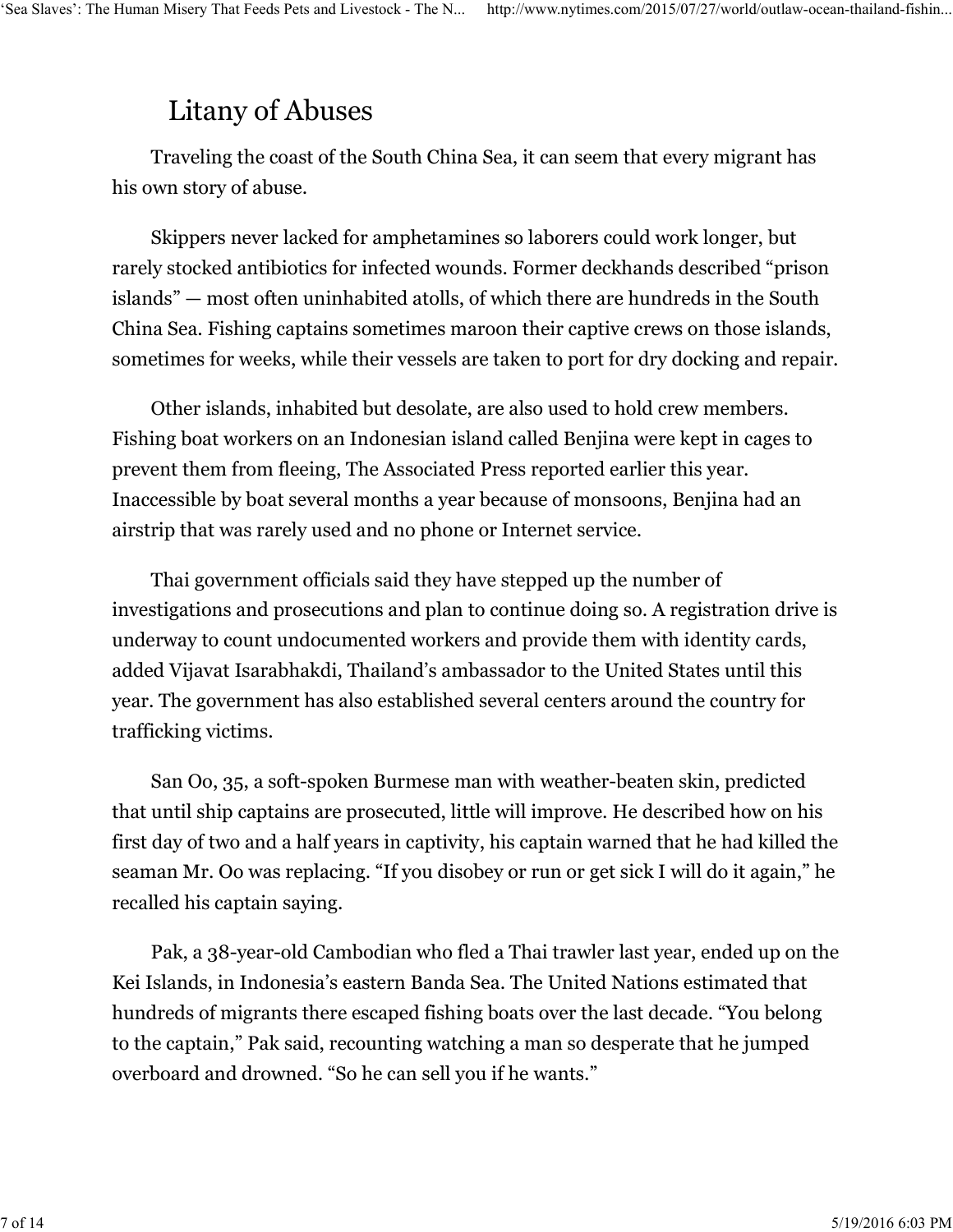Critics have faulted Thailand for what they say is a deliberate failure to confront the larger causes of abuse in fishing. Compared to its neighbors, Thailand has less stringent rules on how long boats can remain at sea. Last year, it was the only country to vote against a United Nations treaty on forced labor requiring governments to punish traffickers, before reversing its stance in the face of international pressure. 'Sea Slaves': The Human Misery That Feeds Pets and Livestock - The N... http://www.nytimes.com/2015/07/27/world/outlaw-ocean-thailand-fishin...

> Thai officials also proposed using prison labor on fishing boats as a way to shift away from migrant workers, a plan dropped after an outcry from human rights groups. On Monday, the State Department renewed Thailand's ranking on the lowest rung of governments that do not meet minimum standards in countering human trafficking.

> The other Thai industry where forced labor is common is sex work, said Mr. Robertson, from Human Rights Watch. The two industries intersect in run-down towns like Ranong, along the Thailand-Myanmar border. Labor brokers operate with impunity in these towns. Karaoke bars double as brothels and debt traps.

> A tavern owner named Rui sat down to make his pitch late one night in November, pointing to two prepubescent girls who sat in a corner, wearing caked-on makeup and tight, glittery skirts. He spread a stack of Polaroid pictures of them from a year before. Each clutched a stuffed animal in the photos and looked scared. "Popular," Rui said of the girls now. "Very popular now."

> A beer at Rui's tavern cost about \$1. Sex with a "popular" girl: \$12. For the tattered men, mostly Burmese, who end up here, a couple of evenings at the tavern can add up to kingly sum. Many of them have trekked hundreds of miles by foot, not a cent on them, hoping for work. Meals, drugs and lodging, offered as favors, show up later as fees. To clear these bills, migrants are sometimes sold to the sea.

Checking boats for human rights abuses is difficult. Most fishing vessels are exempt from international rules requiring the onboard tracking systems used by law enforcement. Marine officials in Thailand, Malaysia and Indonesia said that their navies rarely inspect for labor and immigration violations. Authorities in those countries added that they lack boats and fuel needed to reach the ships farthest from shore that are most prone to using captive labor. men, mostly Burmese, who end up here, a couple of evenings at the tavern can add<br>up to kingly sum. Many of them have trekked hundreds of miles by foot, not a cent<br>on them, hoping for work. Meals, drugs and lodging, offered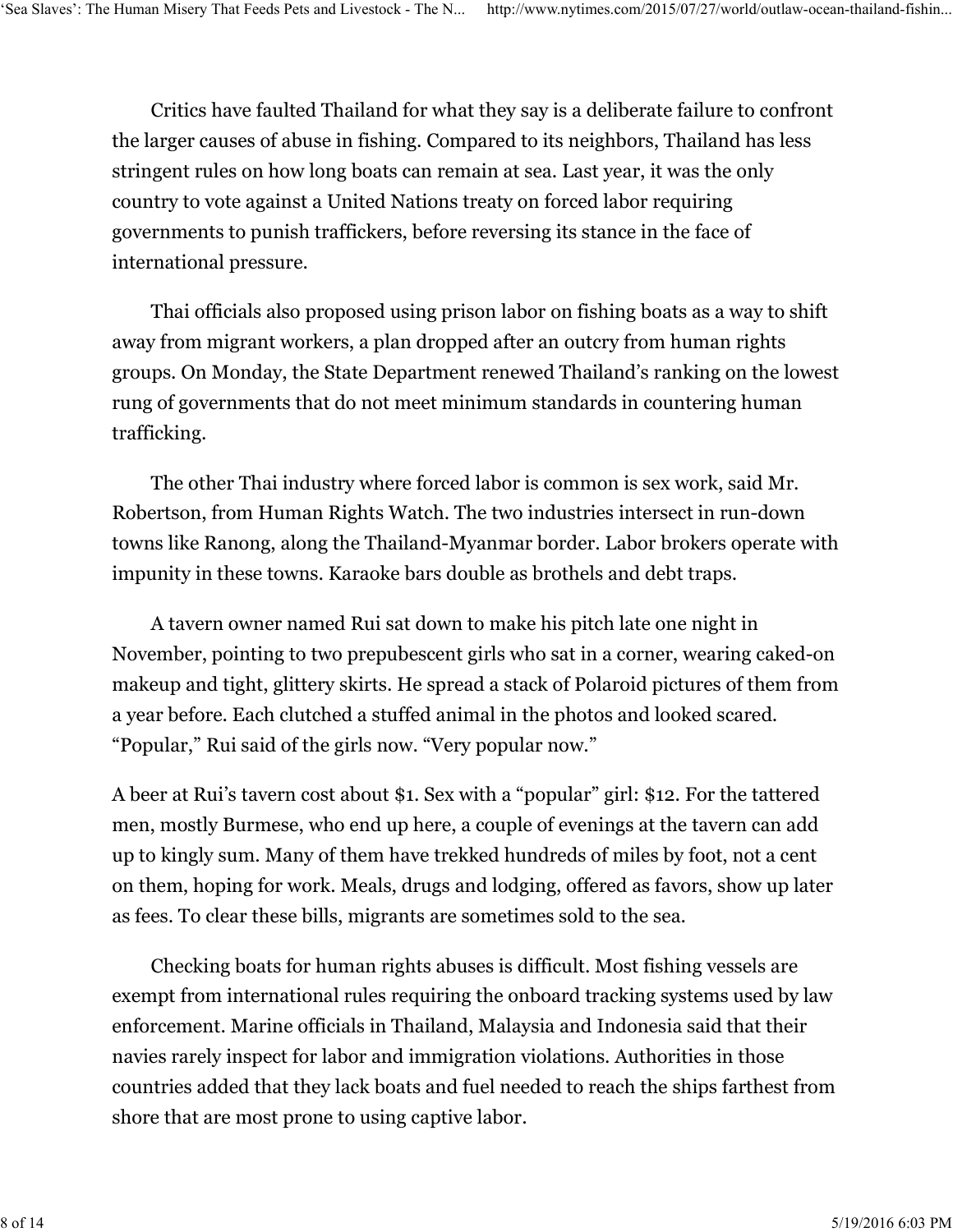Deep-sea fishing generally does not lend itself to timecards or pay stubs. Labor contracts common in the region often include terms that would seem unthinkable in jobs on land. 'Sea Slaves': The Human Misery That Feeds Pets and Livestock - The N... http://www.nytimes.com/2015/07/27/world/outlaw-ocean-thailand-fishin...

> For instance, a contract from a manpower agency in Singapore, provided to The New York Times, committed deckhands to a three-year tour during which the agency retained the full \$200 per month for the first six months and \$150 per month thereafter. "Daily working hours will be around 18 hours," the contract stipulates, adding that there is no overtime pay. Boats may remain at sea for longer than a year per trip. Only seawater may be used for bathing and laundry. Mariners can be traded from boat to boat at the captain's discretion.

"All biscuits, noodles, soft drinks and cigarettes" are to be purchased by the sailor, the contract says. "Any crew who breaches the contract (own sickness, lazy or rejected by the Captain, etc.) must bear all the expenses incurred in going back home."

## Supply and Demand

The boat that delivered Mr. Long to captivity and subsequently rescued him was known as a "mothership." Carrying everything from fuel and extra food to spare nets and replacement labor, these lumbering vessels, often over a hundred feet long, function as the roving resupply stores of the marine world. Motherships are the reason that slow-moving trawlers can fish more than 1,500 miles from land. They allow fishermen to stay out at sea for months or years and still get their catch cleaned, canned and shipped to American shelves less than a week after netting.

But once a load of fish is transferred to a mothership, which keeps the cargo below deck in cavernous refrigerators, there is almost no way for port-side authorities to determine its provenance. It becomes virtually impossible to know whether it was caught legally by paid fishermen or poached illegally by shackled migrants. cleaned, canned and shipped to American shelves less than a week after netting.<br>But once a load of fish is transferred to a mothership, which keeps the cargo<br>below deck in cavernous refrigerators, there is almost no way f

Bar codes on pet food in some European countries enable far-flung consumers to track Thai-exported seafood to its onshore processing facilities, where it was canned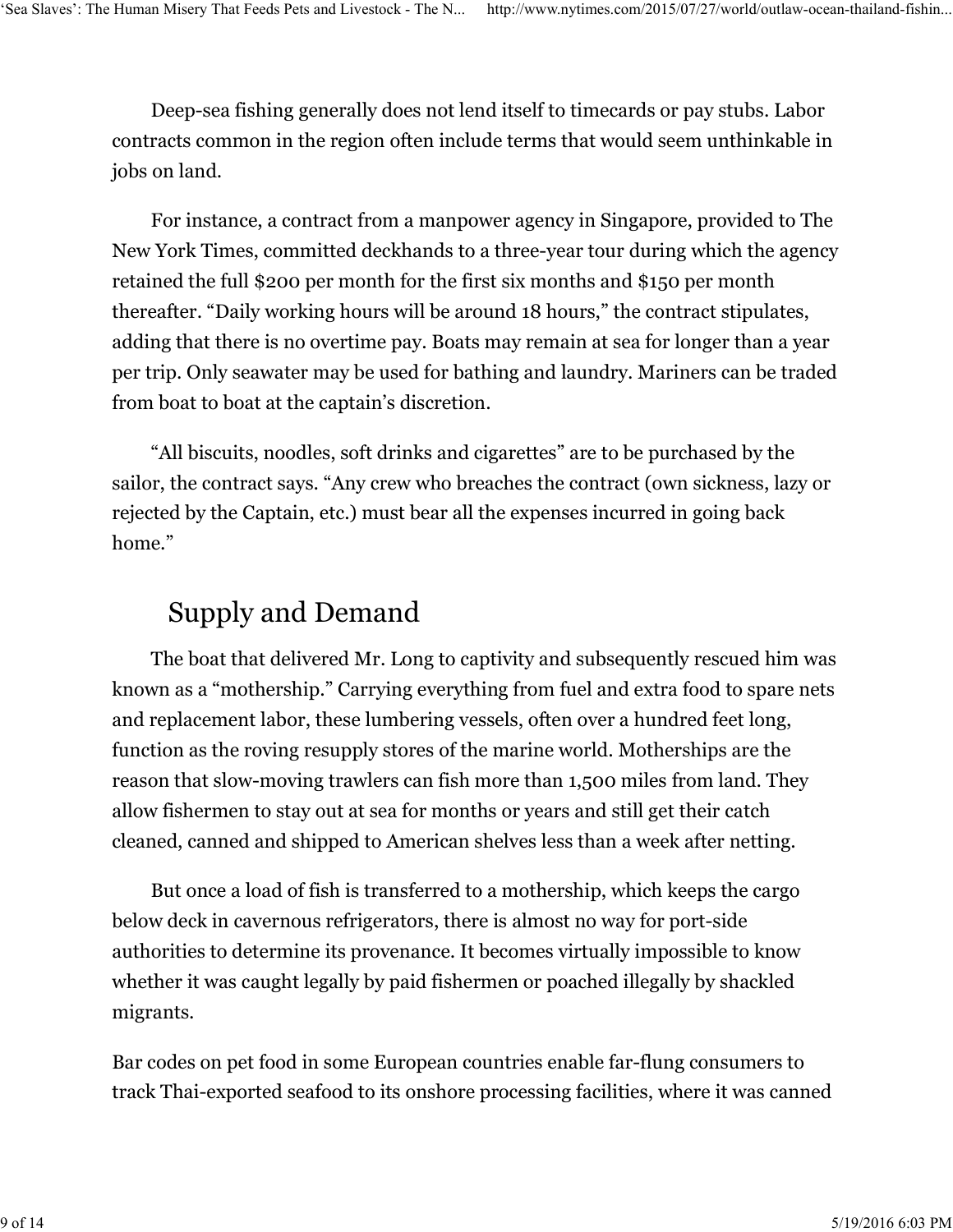or otherwise packaged. But the supply chain for the 28 million tons of forage fish caught annually around the globe, about a third of all fish caught at sea and much of it used for pet and animal feed, is invisible before that. 'Sea Slaves': The Human Misery That Feeds Pets and Livestock - The N... http://www.nytimes.com/2015/07/27/world/outlaw-ocean-thailand-fishin...

> Sasinan Allmand, the head of corporate communications for Thai Union Frozen Products, said that her company does routine audits of its canneries and boats in port to ensure against forced and child labor. The audits involve checking crew members' contracts, passports, proof of payment and working conditions. "We will not tolerate any human trafficking or any human rights violation of any kind," she said. Asked whether audits are conducted on the fishing boats that stay at sea, like the one where Mr. Long was captive, she declined to respond.

> Human rights advocates have called for a variety of measures to provide greater oversight, including requiring all commercial fishing ships to have electronic transponders for onshore monitoring and banning the system of long stays at sea and the supply ships that make them possible. But their efforts have gotten little traction. The profits for seafood businesses still far exceed the risks for those who exploit workers, said Mark P. Lagon, who formerly served as the State Department's ambassador at large focused on human trafficking.

Lisa K. Gibby, vice president of corporate communications for Nestlé, which makes pet food brands including Fancy Feast and Purina, said that the company is working hard to ensure that forced labor is not used to produce its pet food. "This is neither an easy nor a quick endeavor," she added, because the fish it purchases comes from multiple ports and fishing vessels operating in international waters.

Some pet food companies are trying to move away from using fish. Mars Inc., for example, which sold more than \$16 billion worth of pet food globally in 2012, roughly a quarter of the world's market, has already replaced fishmeal in some of its pet food and will continue in that direction. By 2020, the company plans to use only non-threatened fish caught legally or raised on farms and certified by third-party auditors as not being linked to forced labor. Some pet food companies are trying to move away from using fish. Mars Inc.,<br>for example, which sold more than \$16 billion worth of pet food globally in 2012,<br>roughly a quarter of the world's market, has already replaced f

Though Mars has been more proactive on these issues than many of its competitors, Allyson Park, a Mars spokeswoman, conceded that the fishing industry has "real traceability issues" and struggles to ensure proper working conditions. This is even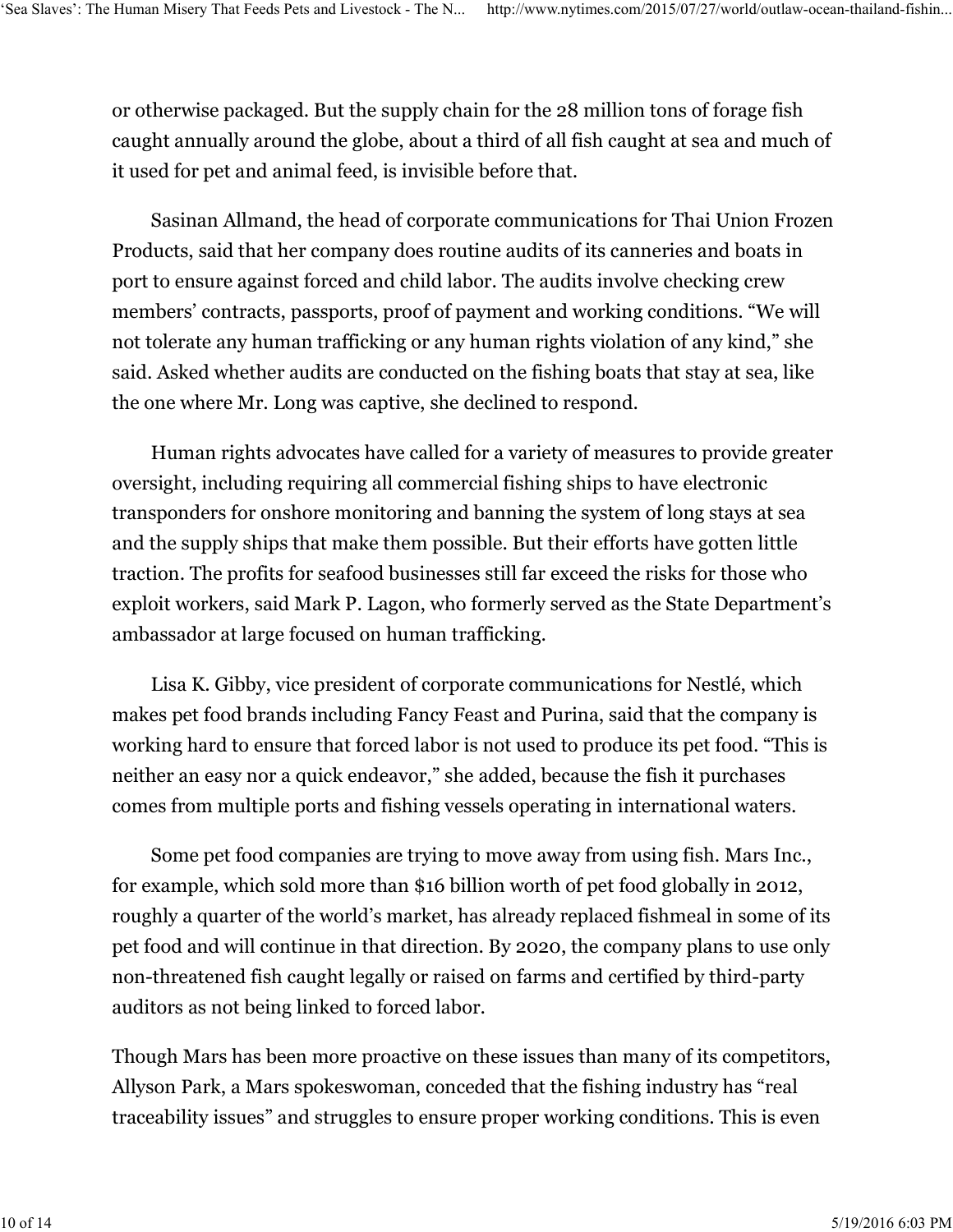more challenging, she said, since Mars does not purchase fish directly from docks but further up the supply chain. 'Sea Slaves': The Human Misery That Feeds Pets and Livestock - The N... http://www.nytimes.com/2015/07/27/world/outlaw-ocean-thailand-fishin...

> Over the past year, Mars received more than 90,000 cartons of cat and dog food from the cannery supplied by one of the boats where Lang Long was held captive, according to the Customs documents.

## Shackled and Afraid

In Songkhla, on Thailand's southeast coast, Suchat Junthalukkhana thumbed through an inch-thick binder, each page with a photograph of a fleeing mariner whom his organization, the Stella Maris Seafarers Center, had helped.

"We get a new case every week," he said.

The fate of the men who escape from the fishing boats often relies on chance encounters with altruistic strangers who contact Stella Maris or the other groups that make up an underground railroad that runs through Malaysia, Indonesia, Cambodia and Thailand.

One such inadvertent rescuer was Som Nang, 41, who said his name means "good luck" in Khmer. A squat man, he is quick to show off the retractable metal rod that he keeps with him for protection.

Having worked dockside for several years, Som Nang had heard the tales of fishing-boat brutality. None of it prepared him, however, for what he would witness on his maiden voyage on a mothership late in 2013.

"I wish I had never seen it," Som Nang said, sitting in his cinder-block home just outside Songkhla. After a four-day trip from shore, Som Nang's supply boat pulled alongside a dilapidated Thai-flagged trawler with an eight-man crew that had just finished two weeks fishing in Indonesian waters where they were not allowed. on his maiden voyage on a mothership late in 2013.<br>
"I wish I had never seen it," Som Nang said, sitting in his cinder-block home just<br>
outside Songkhla. After a four-day trip from shore, Som Nang's supply boat pulled<br>
alo

It was difficult not to notice Mr. Long, who crouched near the front of the fishing boat, Som Nang said. Padlocked around his bruised neck was a rusty metal collar attached to a three-foot chain looped to an anchor post. Mr. Long, who was the only Cambodian among the Burmese deckhands and the Thai senior crew, stared,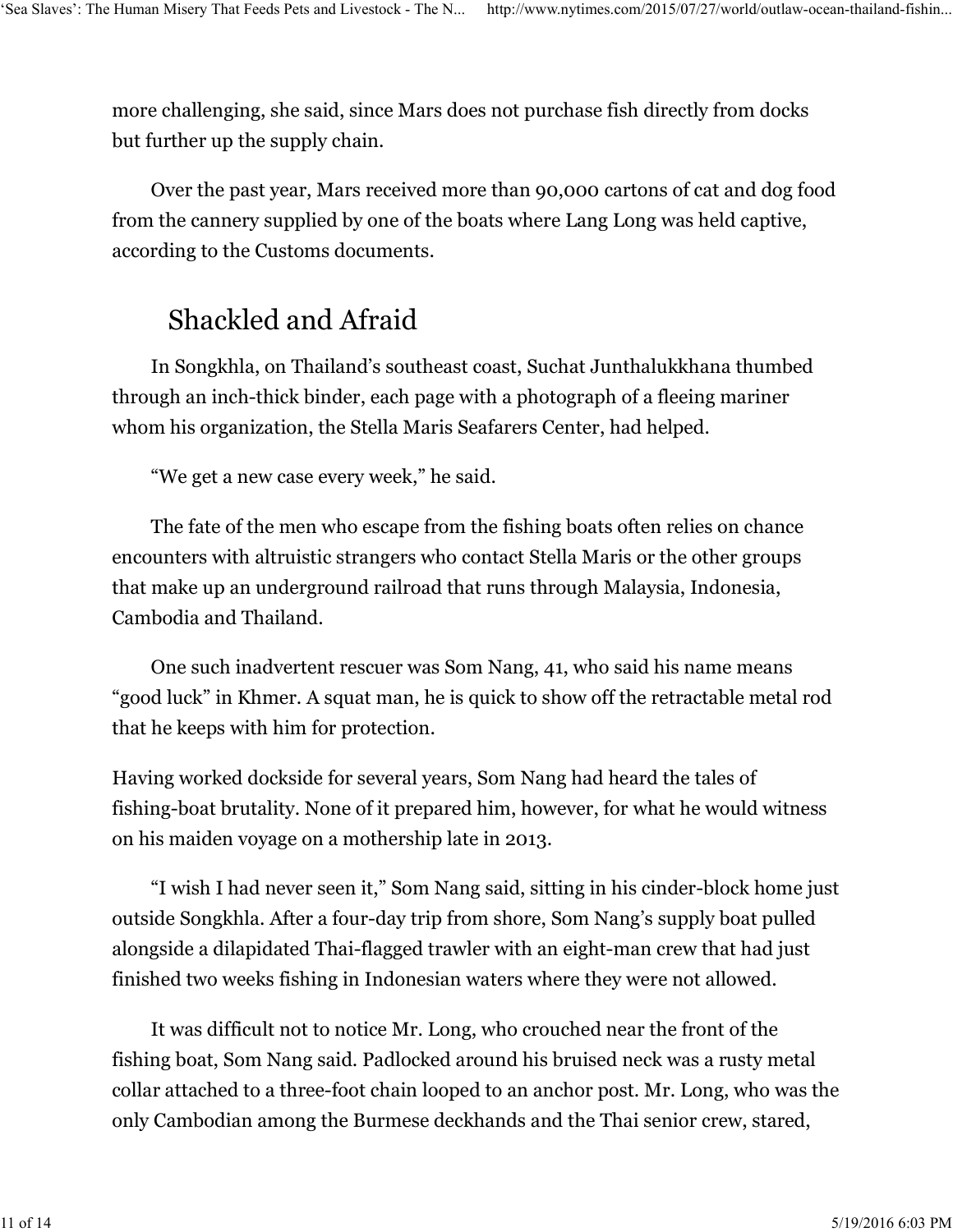unblinking, at anyone willing to make eye contact.

"Please help me," Som Nang, who is also Cambodian, recounted Mr. Long whispering in Khmer. That was 30 months after Mr. Long had met a trafficker along the Thai-Cambodian border during a festival. Mr. Long said he never intended to work in Thailand but the job offer was attractive. When he instead arrived at a port near Samut Prakan, the trafficker sold him to a boat captain for about \$530, less than a water buffalo typically costs. He was then marched up a gangplank, and sent due west for four days.

A police report later described his account of his arrival in captivity: "Three fishing boats surrounded the supply boat and began fighting for Mr. Long," the report says. Similar arguments broke out a year later when Mr. Long was sold again in the middle of the night between trawlers.

The longer he spent on the boats, the more his trafficking debt should have lightened, bettering his prospects for release. But the opposite was the case, Mr. Long explained. The more experience he had, the bleaker his fate, the higher the price on his head, the hotter the arguments over him between short-handed trawler captains.

Having never seen the sea before, Mr. Long seemed to tangle his portion of the nets more than others, he said. All the fish looked the same to him — small and silver — making sorting difficult. Slowed at first by intense seasickness, Mr. Long said he sped up after witnessing a captain whipping a man for working too slowly.

Mr. Long suffered similarly. "He was beat with a pole made of wood or metal," said a case report about him from the Office of the National Human Rights Commission of Thailand. "Some days he had rest of only 1 hour." When drinking water ran low, deckhands stole foul-tasting ice from the barrels of fish. If one of the seamen put gear away incorrectly, the crew master docked the day's meal for the offender. Mr. Long suffered similarly, "He was beat with a pole made of wood or metal,"<br>said a case report about him from the Office of the National Human Rights<br>Commission of Thailand. "Some days he had rest of only 1 hour." When d

Mr. Long said he often considered jumping overboard to escape. He did not know how to swim, though, and he never once saw land during his time at sea, Mr. Long told a doctor who later treated him. At night he had access to the ship's radio.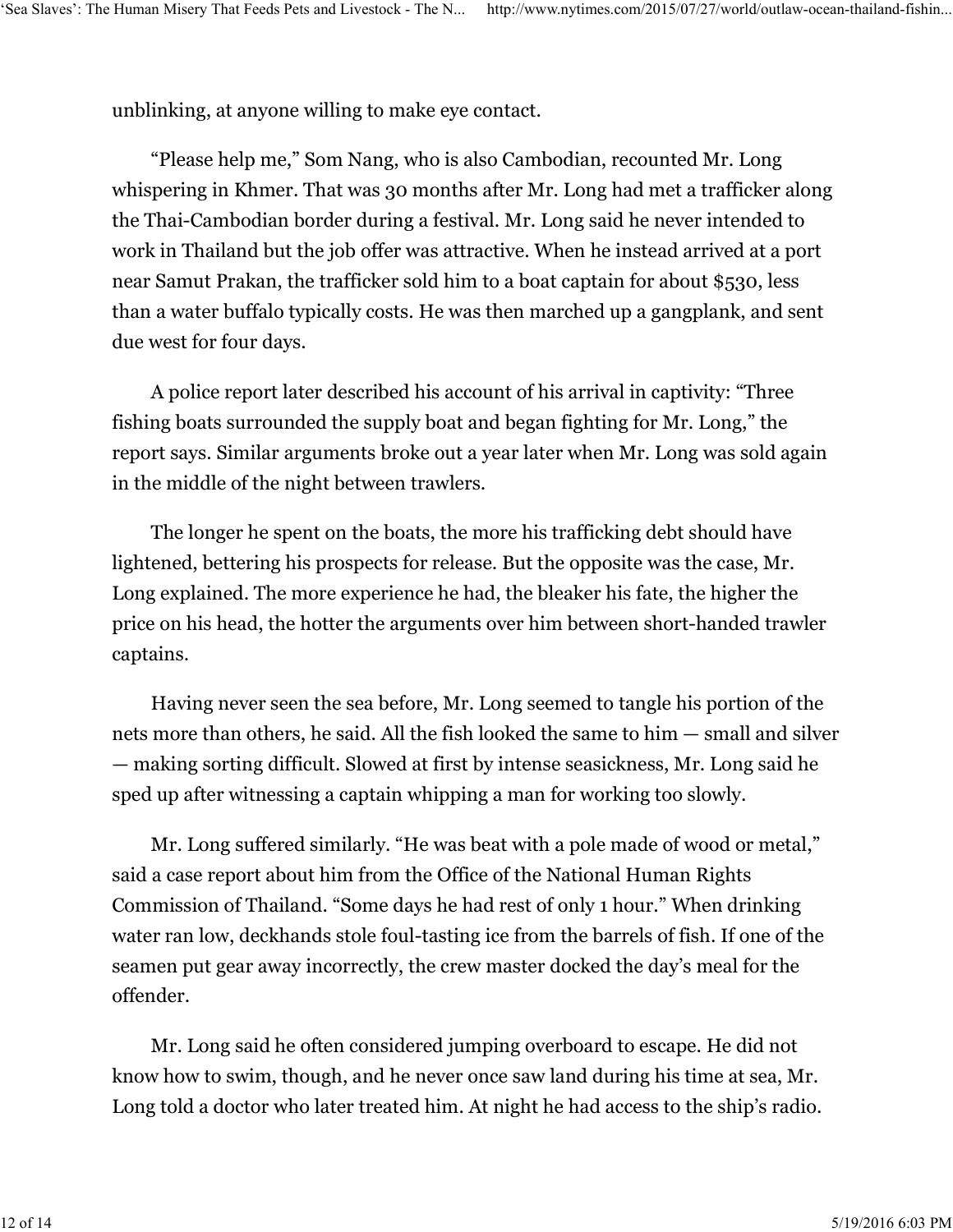But he had no idea whom or how he could call for help.

As much as he feared the captains, Mr. Long said, the ocean scared him more. Waves, some five stories high, battered the deck in rough seas.

When Som Nang's boat showed up, Mr. Long had been wearing the shackle on and off for about nine months. The captain typically put it on him once a week, Mr. Long said, whenever other boats approached.

After offloading fish for about 10 minutes, Som Nang said he asked the captain why Mr. Long was chained. "Because he keeps trying to escape," the captain replied, according to Som Nang. Based on the looks he got from the crew on his mothership, Som Nang said he figured it best to stop asking questions. But after returning to port, he contacted Stella Maris, which began raising the 25,000 baht, roughly \$750, needed to buy Mr. Long's freedom.

Over the next several months, Som Nang resupplied the fishing boat twice. Each time, Mr. Long was shackled. Som Nang said he discreetly tried to reassure him that he was working to free him.

In April 2014, Mr. Long's captivity ended in the most undramatic of ways. Som Nang carried a brown paper bag full of Thai currency from Stella Maris to a meeting point in the middle of the South China Sea, roughly a week's travel from shore. With few words exchanged, the money was handed to Mr. Long's captain. His debt paid, Mr. Long, rail-thin, stepped onto Som Nang's boat and began his journey back to solid ground and a hope for home.

Thai immigration officials who have investigated his case say they found it credible. Mr. Long is in the process of being repatriated back to his native village, Koh Sotin, in Cambodia. He hopes to go back to his old job cleaning a local Buddhist temple, he said. Thai and Indonesian marine officials say they are trying to locate his last boat captain but they are not hopeful because there are so many of these illegal vessels. Thai immigration officials who have investigated his case say they found it<br>credible. Mr. Long is in the process of being repatriated back to his native village,<br>Koh Sotin, in Cambodia. He hopes to go back to his old job c

During his six-day voyage back to shore on the mothership, Mr. Long cried and slept most of the time. Som Nang said the crew hid him to avoid word getting out to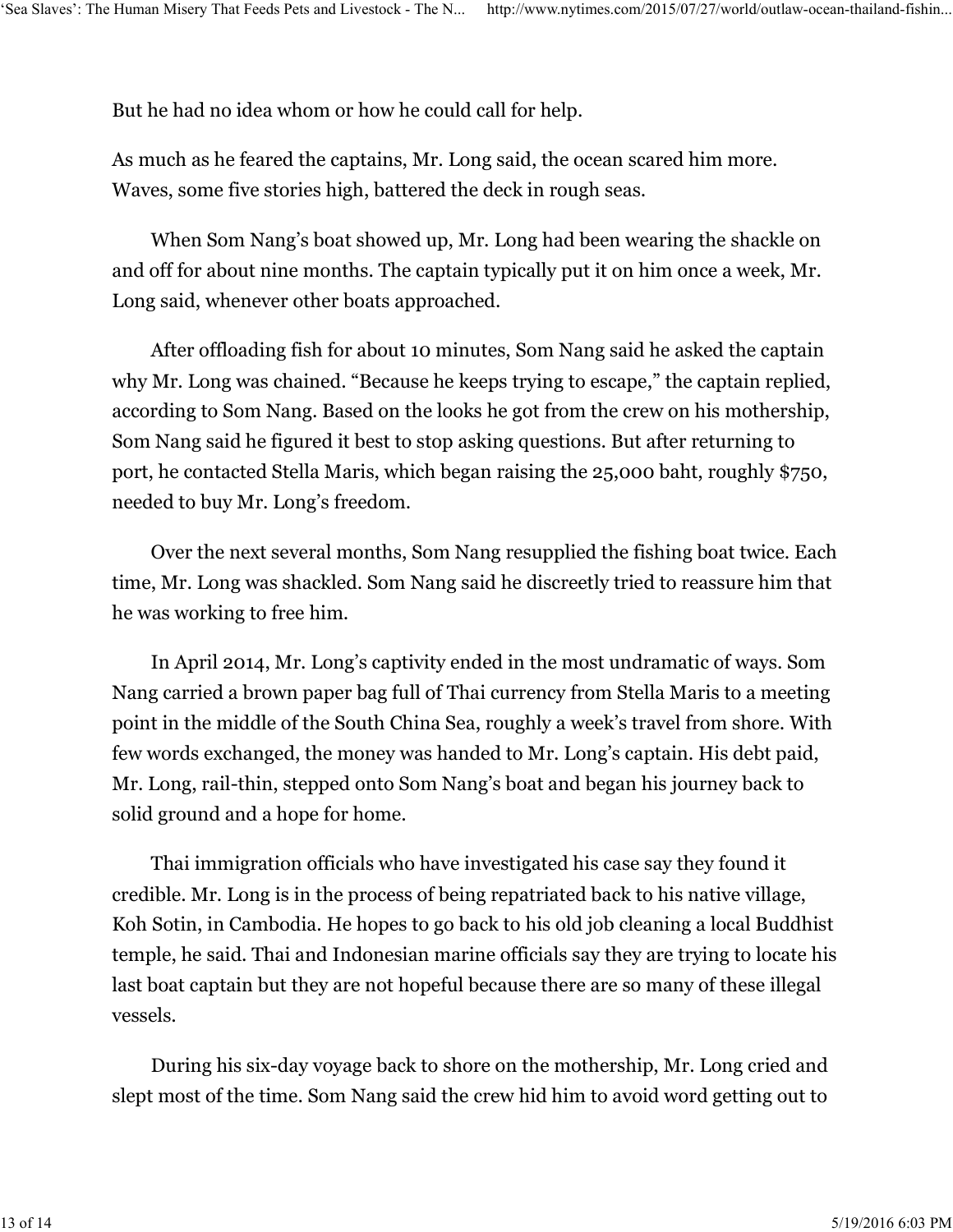other fishing boats about their role in the rescue.

Mr. Long, who has a perpetually vacant gaze, said he never wanted to eat fish again. He added that at first he had tried to keep track of the passing days and months at sea by etching notches in the wooden railing. Eventually he gave that up. "I never thought I would see land again," he said.

Som Nang, who is now a security guard at a factory, said he stopped working at sea shortly after his rescue trip. His explanation: "I don't like what is out there."

Kitty Bennett and Susan C. Beachy contributed research.

A version of this article appears in print on July 27, 2015, on page A1 of the New York edition with the headline: Forced Labor for Cheap Fish.

© 2016 The New York Times Company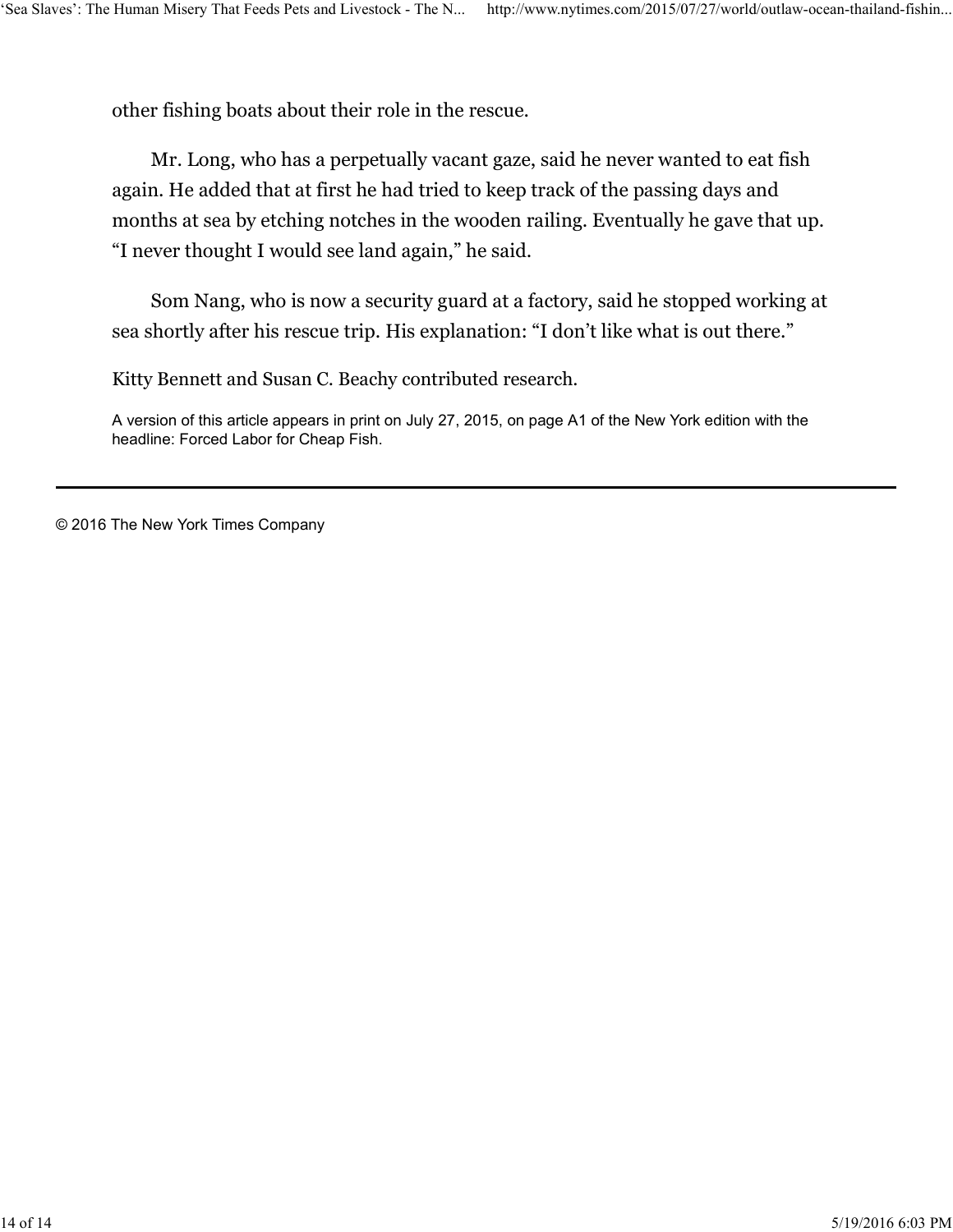International New Hork Times http://nyti.ms/1XYWlPS

# **TRICKED AND INDEBTED ON** LAND, **ABUSED OR ABANDONED AT SEA**

Illegal "manning agencies" trick villagers in the Philippines with false promises of high wages and send them to ships notorious for poor safety and labor records.

By IAN URBINA NOV. 9, 2015

LINABUAN SUR, the Philippines — When Eril Andrade left this small village, he was healthy and hoping to earn enough on a fishing boat on the high seas to replace his mother's leaky roof.

Seven months later, his body was sent home in a wooden coffin: jet black from having been kept in a fish freezer aboard a ship for more than a month, missing an eye and his pancreas, and covered in cuts and bruises, which an autopsy report later concluded had been inflicted before death. healthy and hoping to earn enough on a fishing boat on the high seas to replace his<br>mother's leaky roof.<br>Seven months later, his body was sent home in a wooden coffin: jet black from<br>having been kept in a fish freezer aboa

"Sick and resting," said a note taped to his body. Handwritten in Chinese by the ship's captain, it stated only that Mr. Andrade, 31, had fallen ill in his sleep.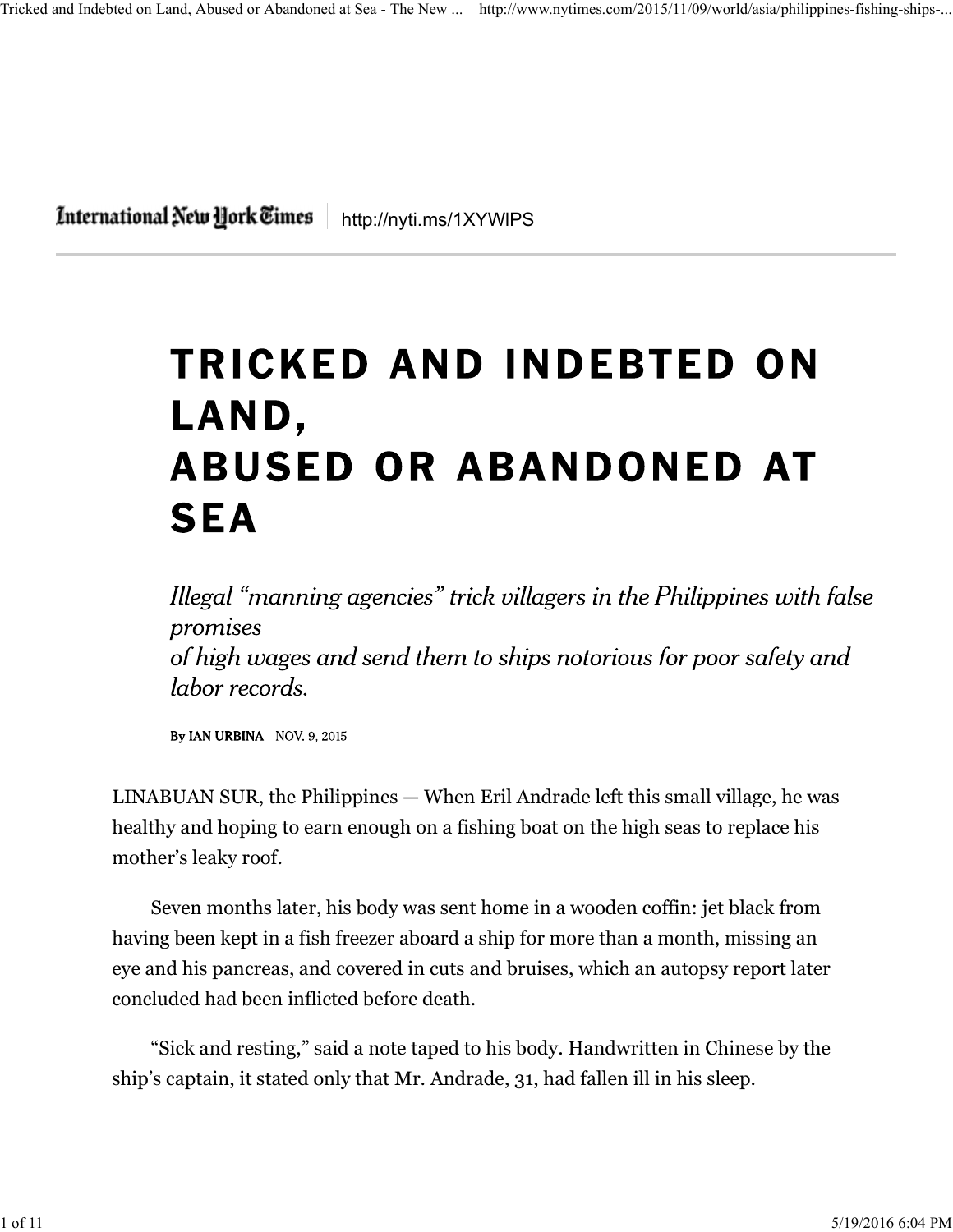Mr. Andrade, who died in February 2011, and nearly a dozen other men in his village had been recruited by an illegal "manning agency," tricked with false promises of double the actual wages and then sent to an apartment in Singapore, where they were locked up for weeks, according to interviews and affidavits taken by local prosecutors. While they waited to be deployed to Taiwanese tuna ships, several said, a gatekeeper demanded sex from them for assignments at sea.

Once aboard, the men endured 20-hour workdays and brutal beatings, only to return home unpaid and deeply in debt from thousands of dollars in upfront costs, prosecutors say.

Thousands of maritime employment agencies around the world provide a vital service, supplying crew members for ships, from small trawlers to giant container carriers, and handling everything from paychecks to plane tickets. While many companies operate responsibly, over all the industry, which has drawn little attention, is poorly regulated. The few rules on the books do not even apply to fishing ships, where the worst abuses tend to happen, and enforcement is lax.

Illegal agencies operate with even greater impunity, sending men to ships notorious for poor safety and labor records; instructing them to travel on tourist or transit visas, which exempt them from the protections of many labor and anti-trafficking laws; and disavowing them if they are denied pay, injured, killed, abandoned or arrested at sea.

"It's lies and cheating on land, then beatings and death at sea, then shame and debt when these men get home," said Shelley Thio, a board member of Transient Workers Count Too, a migrant workers' advocacy group in Singapore. "And the manning agencies are what make it all possible."

Step Up Marine Enterprise, the Singapore-based company that recruited Mr. Andrade and the other villagers, has a well-documented record of trouble, according to an examination of court records, police reports and case files in Singapore and the Philippines. In episodes dating back two decades, the company has been tied to trafficking, severe physical abuse, neglect, deceptive recruitment and failure to pay hundreds of seafarers in India, Indonesia, Mauritius, the Philippines and Tanzania. debt when these men get home," said Shelley Thio, a board member of Transient<br>Workers Count Too, a migrant workers' advocacy group in Singapore. "And the<br>manning agencies are what make it all possible."<br>Step Up Marine Ente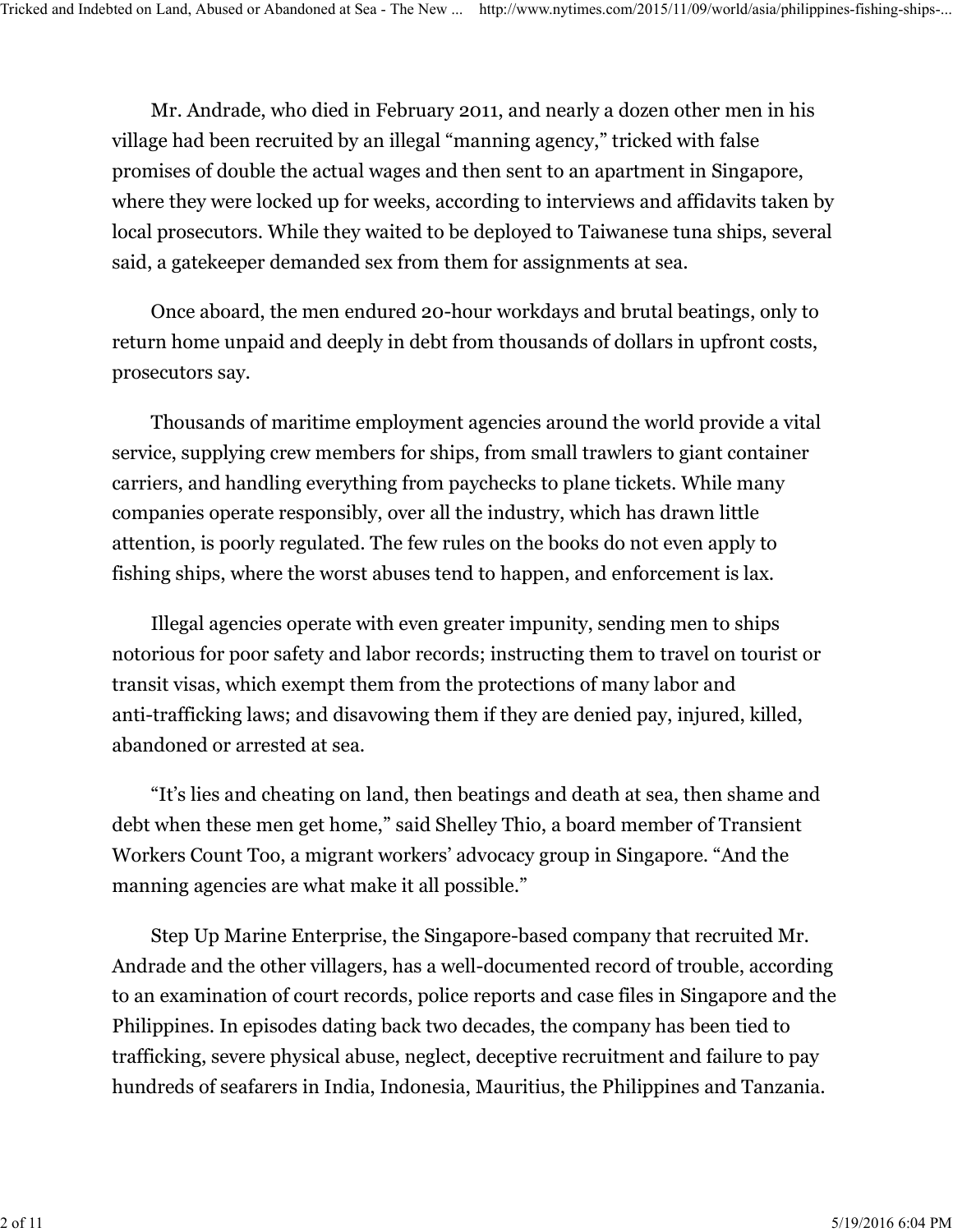Still, its owners have largely escaped accountability. Last year, for example, prosecutors opened the biggest trafficking case in Cambodian history, involving more than 1,000 fishermen, but had no jurisdiction to charge Step Up for recruiting them. In 2001, the Supreme Court of the Philippines harshly reprimanded Step Up and a partner company in Manila for systematically duping men, knowingly sending them to abusive employers and cheating them, but Step Up's owners faced no penalties.

The Philippine authorities have charged 11 people tied to Step Up with trafficking and illegal recruitment of Mr. Andrade and others from the Philippines. But only one person, allegedly a low-level culprit, has been arrested and is likely to be tried: Celia Robelo, 46, who faces a potential life sentence for what prosecutors say was a recruiting effort that earned her at most \$20 in commissions.

Mr. Andrade's story was pieced together from interviews with his family, other seamen recruited in or near his village, police officers, lawyers and aid workers in Jakarta, Manila and Singapore. It highlights the tools — debt, trickery, fear, violence, shame and family ties — used to recruit men, entrap them and leave them at sea, sometimes for years under harsh conditions.

No country exports more seafarers than the Philippines, which provides roughly a quarter of them globally. More than 400,000 Filipinos sought work last year as officers, deckhands, fishermen, cargo handlers and cruise workers. Mr. Andrade's death shows that governments are sometimes unable or unwilling to protect the rights of citizens far from home.

The abuse of Filipino seamen has increased in recent years, labor officials in the Philippines say, because the country's maritime trade schools produce, on average, 20,000 graduates a year for fewer than 5,000 openings. As men grow desperate for work, they take greater risks. Roughly a third of them now use agencies that are illegal — unregistered and willing to break rules, the officials said. The abuse of Filipino seamen has increased in recent years, labor officials in the Philippines say, because the country's maritime trade schools produce, on average, 20,000 graduates a year for fewer than 5,000 openings.

Such agencies, favored by ship operators and workers looking to shave costs, compound the problem of lawlessness on the high seas. Scofflaw ships cast off stowaways and deplete fishing stocks. Violence is rampant, and few nations patrol the waters, much less enforce violations of maritime laws or international pacts.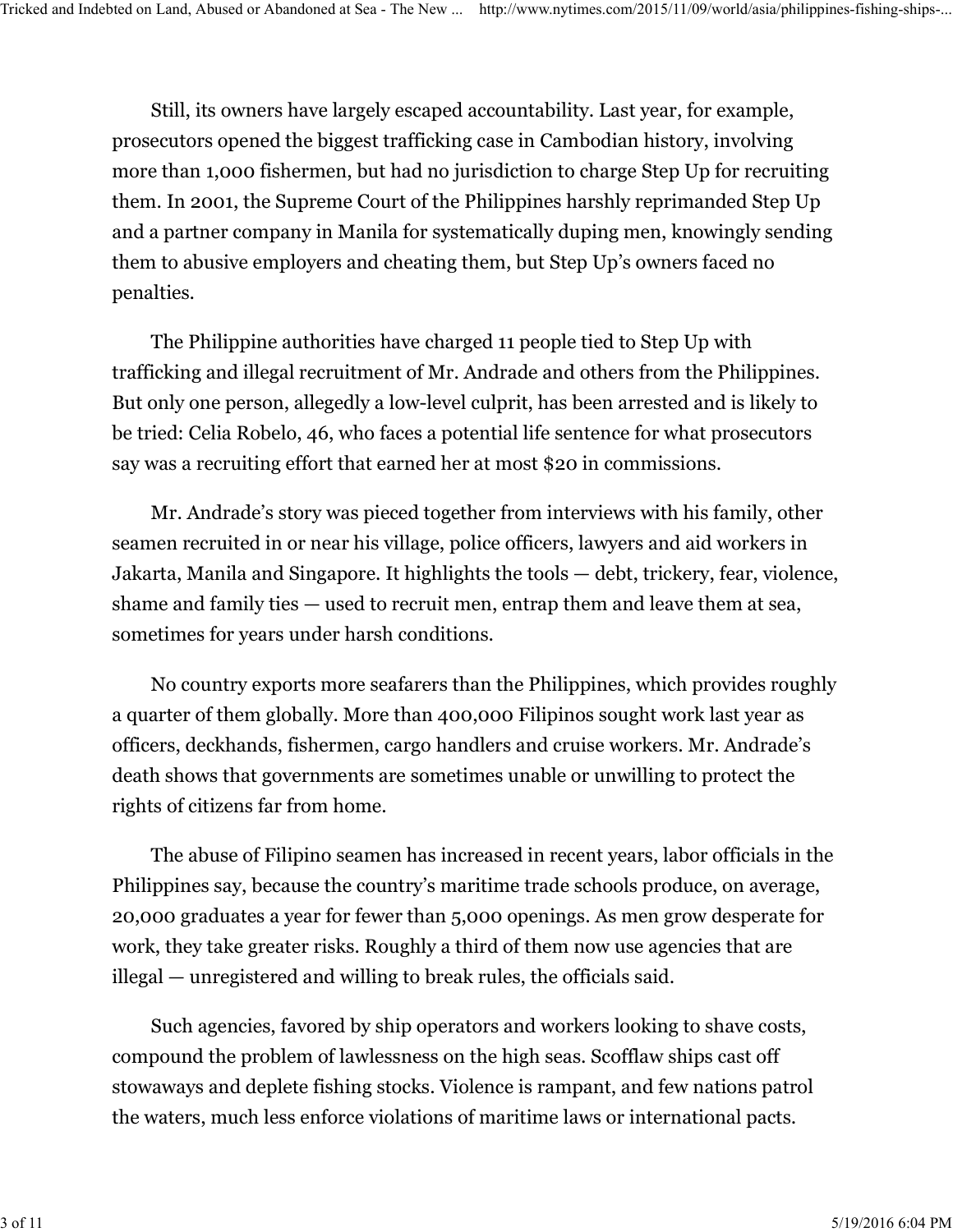In Manila, in late September, along a densely packed two-block stretch of sidewalk on Kalaw Avenue near the bay, hundreds of seafarers looked for work. Recruiters from manning agencies — some legal, many not — carried signs around their necks listing job openings or pointed to brochures arrayed on tables. Fixers sold fake accreditation papers while a popular Tagalog rap song, "Seaman Lolo Ko" ("My Grandpa Is a Seaman"), boomed in the background.

"These days," the singer, known as Yongas, rapped, "it's the seaman getting duped." Mariners, who used to be the cheaters (on their spouses), he warned, are now the ones cheated (by everyone else).

#### **THE TRIP**

In the summer of 2010, Mr. Andrade was growing restless. He had studied criminology in college in hopes of becoming a police officer, not realizing that there was a minimum height requirement of 5-foot-3. He was two inches shy. His night watchman job at a hospital paid less than 50 cents an hour. When not working in his family's rice paddy, he spent much of his time watching cartoons on television, according to his brother Julius, 38.

When a cousin told him about possible work at sea, Mr. Andrade saw it as a chance to tour the world while earning enough money to help his family. He was introduced to Ms. Robelo, who prosecutors say was the local Step Up recruiter. She said the pay was \$500 per month, in addition to a \$50 allowance, his brother and mother recounted to the police.

Mr. Andrade agreed to sign up, handed over about \$200 in "processing fees" and left for Manila, 220 miles north of here. He paid \$318 more before flying to Singapore in September 2010. He received his plane ticket on his 31st birthday. A company representative met him at the airport and took him to Step Up's office in Singapore's crowded Chinatown district. recounted to the police.<br>
Mr. Andrade agreed to sign up, handed over about \$200 in "processing fees"<br>
and left for Manila, 220 miles north of here. He paid \$318 more before flying to<br>
Singapore in September 2010. He receiv

If Mr. Andrade's experience was like those of the other Filipino men interviewed by The New York Times, he would have been told then that there had been a mistake: His pay would be less than half of what he had been expecting. And after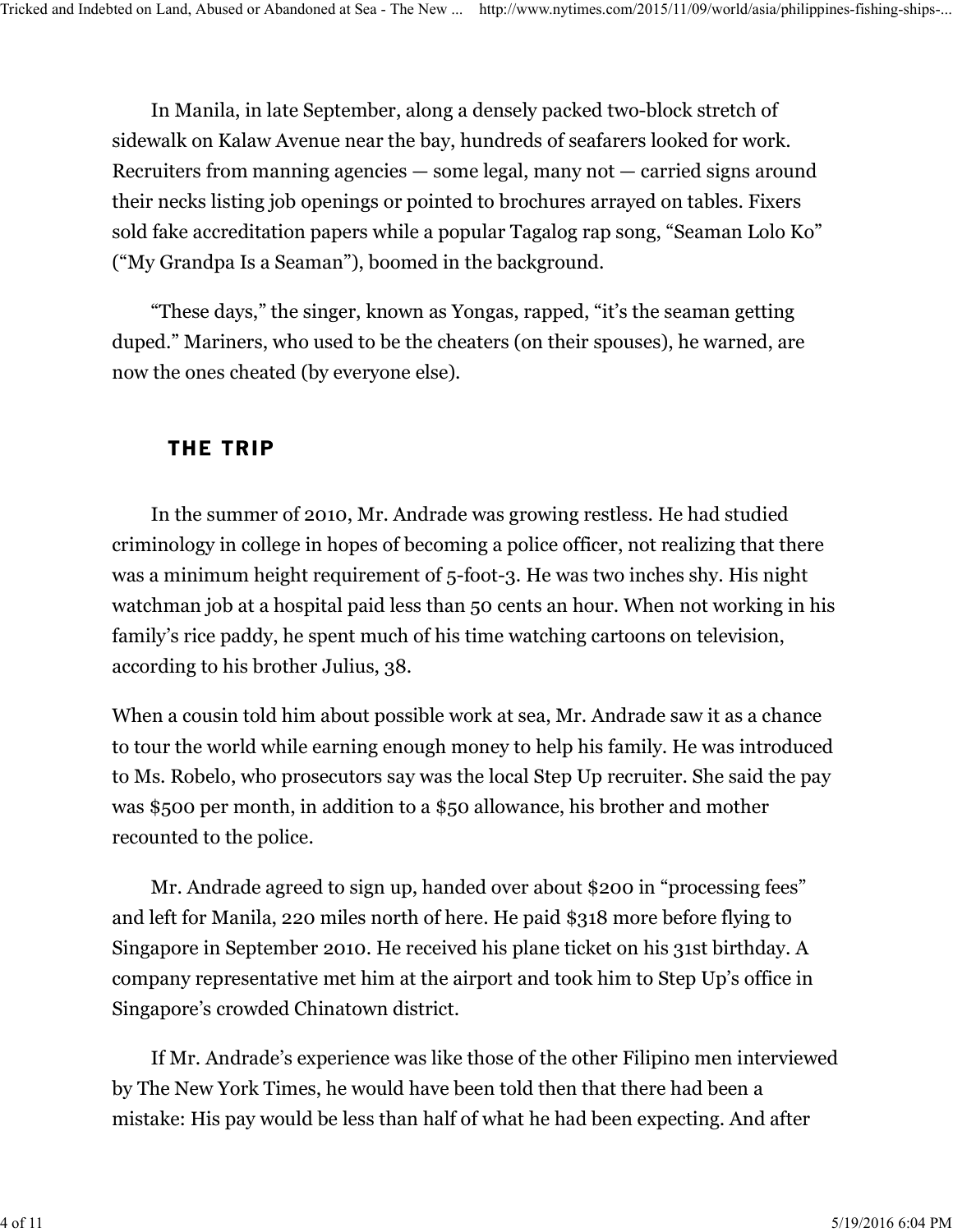multiple deductions, the \$200 monthly wage would shrink even more.

A half-dozen other men from Mr. Andrade's village, who prosecutors said were also recruited by Step Up, recalled in interviews that the paperwork flew by in a whirlwind of fast-moving calculations and unfamiliar terms ("passport forfeiture," "mandatory fees," "sideline earnings").

First, they were required to sign a contract, they said, that typically stipulated a three-year binding commitment, no overtime pay, no sick leave, 18- to 20-hour workdays, six-day workweeks and \$50 monthly food deductions, and that granted captains full discretion to reassign crew members to other ships. Wages were to be disbursed not monthly to the workers' families but only after completion of the contract, a practice that is illegal at registered agencies.

Next, some of them signed a bill to pay for food supplies in advance; like most of the deductions, the \$250 fee was kept by the agency. Then came the "promissory note," confirming that the mariner would pay a "desertion penalty," usually more than \$1,800, if he left. The document noted that to collect their wages, crew members would have to fly back to Singapore at their own expense.

Mr. Andrade, like the other deckhands recruited by Step Up, came from a village (Linabuan Sur's population is roughly 3,000). The men said they had never before traveled abroad, worked on the high seas, heard the term "trafficking" or dealt with a manning agency. None could explain why they might need a copy of any contract they signed as proof of a two-way agreement. They still did not know why it was troubling that a boss in a foreign country should confiscate their passports, which rendered them powerless to leave.

By that point, most of the men were deeply in debt, some more than \$2,000, from recruiters' fees, lodging expenses, health checkups, tourist visas and seamen's books (mandatory maritime paperwork). They had borrowed from relatives, mortgaged their homes and pawned family possessions: "our one fishing boat," "my brother's home" and a carabao (a water buffalo), they said. troubling that a boss in a foreign country should confiscate their passports, which<br>rendered them powerless to leave.<br>By that point, most of the men were deeply in debt, some more than \$2,000,<br>from recruiters' fees, lodgin

Standing on a 35-foot wooden boat late one recent night, about 40 miles from the Philippine shore, Condrad Bonihit, a friend of Mr. Andrade's, explained why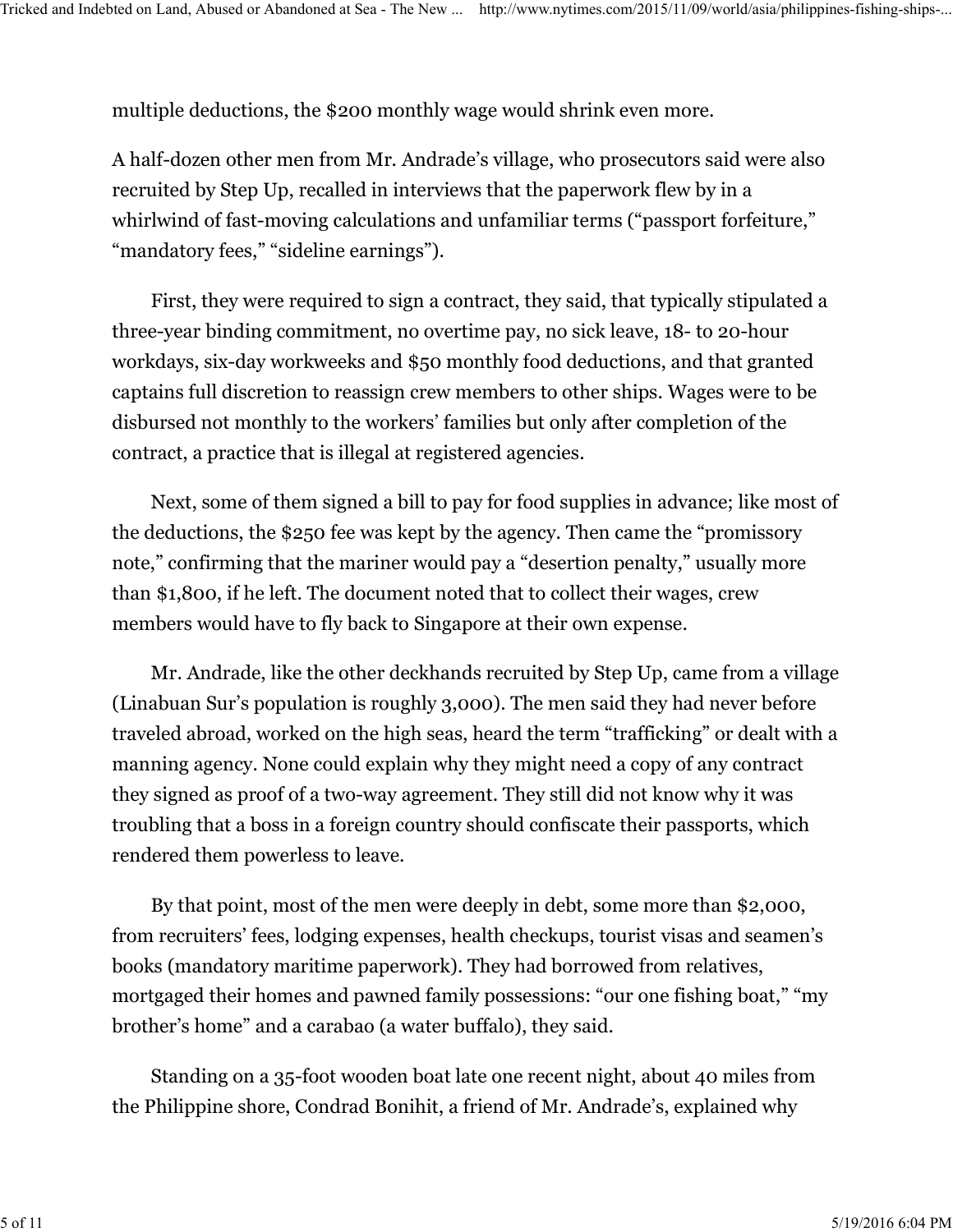poor villagers gravitated to illegal manning agencies.

"It takes money to make money," Mr. Bonihit said as he helped hoist a 50-foot net gyrating with anchovies. To get jobs legally requires coursework at an accredited trade school that can cost \$4,000 or so, he said, far more than most villagers can afford. And the wages quoted by Step Up are often nearly double what the men might make through an accredited company.

At sea, though, the reality is different from the promises on land, Mr. Bonihit said, adding that he had lasted 10 months in the job he got through Step Up. When the once-a-week beatings of crew members became too much to bear, he left his ship in port. With help from missionaries, he flew home, he said.

"You go with pride," he said of his experience, "come back with shame."

Even though Mr. Andrade, Mr. Bonihit and the other Filipino men traveled to Singapore at different times over the past five years, nearly all of them described in virtually identical terms a two-bedroom apartment on the 16th floor, above Step Up's office, where they waited before and after voyages.

As he headed toward his first job at sea, Mr. Andrade stayed in the apartment for about a week, according to family members who spoke with him briefly by phone. Pots and pans were stacked in the corners, and the walls were greasy from frying fish. The floor was so dirty that moss grew in patches, and with the windows sealed, the rooms reeked of urine and sweat, according to interviews and court records.

A short Filipino man in his 40s, known as Bong, managed the apartment for Step Up with a Chinese woman, Lina, affidavits say. New recruits were told to keep their voices down and to avoid moving around much. Some of the men were required to leave before 7 a.m. and return after dark. Others were confined to the apartment, which Bong kept locked all the time. the rooms reeked of urine and sweat, according to interviews and court records.<br>
A short Filipino man in his 40s, known as Bong, managed the apartment for<br>
Step Up with a Chinese woman, Lina, affidavits say. New recruits w

At night, 20 or more men lay on flattened cardboard on the floor, inches apart. If Bong pointed at you, three of the seafarers recounted, it meant you were to sleep in his room, where, they said, he demanded sex. "No was not an option," one of the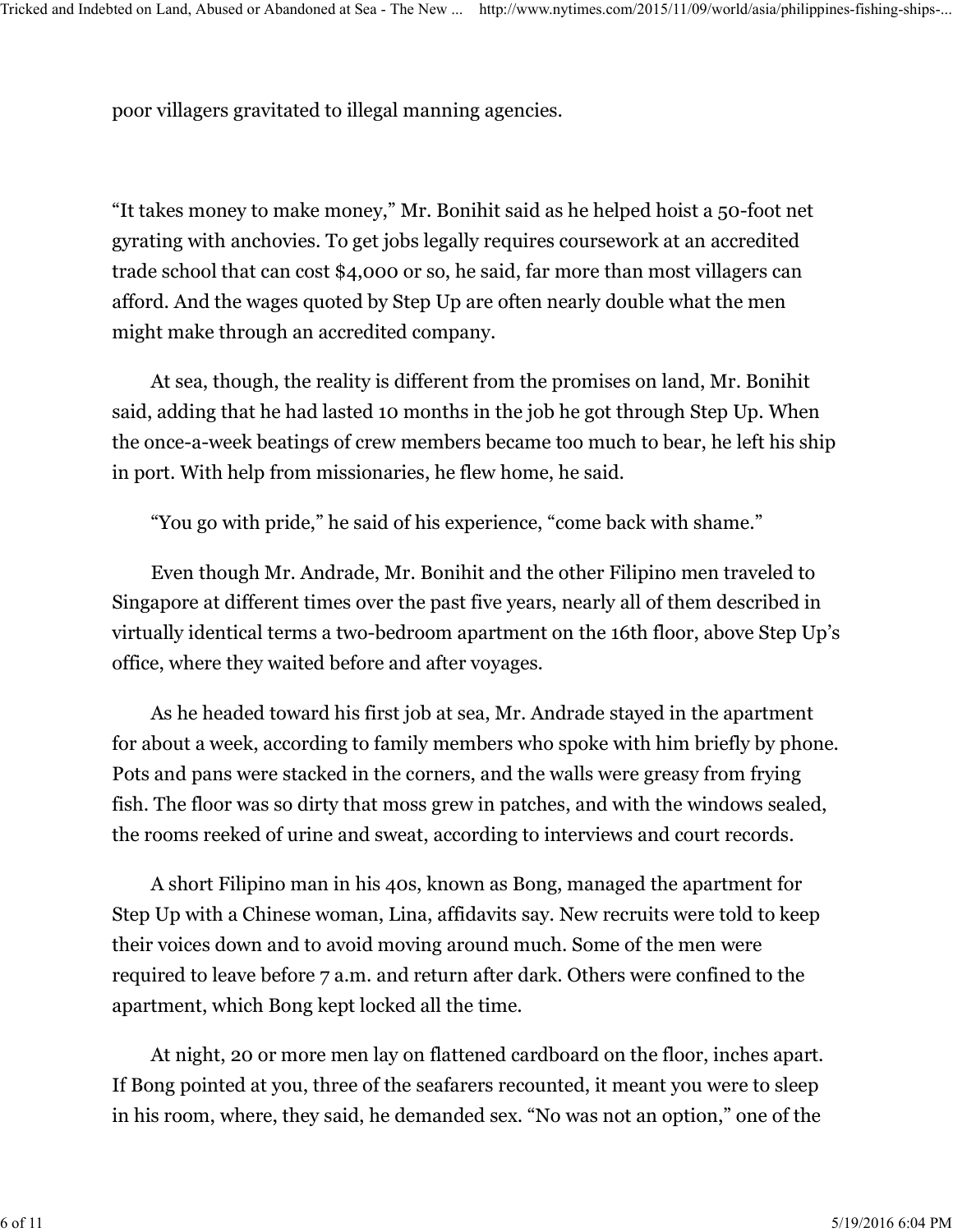men said, because Bong controlled who got which jobs.

Mr. Andrade's relatives say they lost track of him shortly after receiving his final text message. "Bro, this is Eril," Mr. Andrade wrote on Sept. 15, 2010. "I am now here in Singapore I was not able to text earlier I ran out of phone credit."

#### "TOTAL STRANGERS"

Established in 1988, the manning company, then known as Step Up Employment Agency, initially recruited domestic labor, providing workers for cooking, cleaning and child care jobs in Singapore. In 1995, it adopted a new name and agenda. "Supplies Philippines, China, Indonesia, Vietnam, Myanmar, Nepal, India fisherman," a business card said. "With Over 25 years of experience in fishing Vessel, We Strive To Serve You Better!"

For years, the agency was run by Victor Lim, now in his mid-60s, and his wife, Mary, according to court records. Its main office, on the second floor of a shopping mall, across from a sex-toy shop and a massage parlor, is small and cramped.

Within the past year or so, the company's sign was removed, leaving only one for a business owned by Mr. Lim's son, Bryan, called 123 Employment Agency. Singapore tax records indicate that it has had annual revenues of about \$1 million in recent years.

The comment section of a website advertising Step Up's services contains just two. The first is from a man saying the agency sends men to boats with unsafe working conditions. The second is from a woman who wrote in 2013 that Step Up had offered no help after placing her brother on a ship from which he went missing.

In 2009, human rights groups criticized Step Up for not helping more to raise a ransom for the crew of the Win Far 161, a Taiwanese tuna vessel that was attacked by Somali pirates. The pirates used the boat, allegedly fishing illegally in the Indian Ocean near the Seychelles, to attack a Maersk container ship in an episode made famous by the movie "Captain Phillips." The Win Far 161 crew was held hostage and tortured for 10 months, during which two members died before the others were The columnent section of a website divertising otep by services contains just<br>two. The first is from a man saying the agency sends men to boats with unsafe<br>working conditions. The second is from a woman who wrote in 2013 t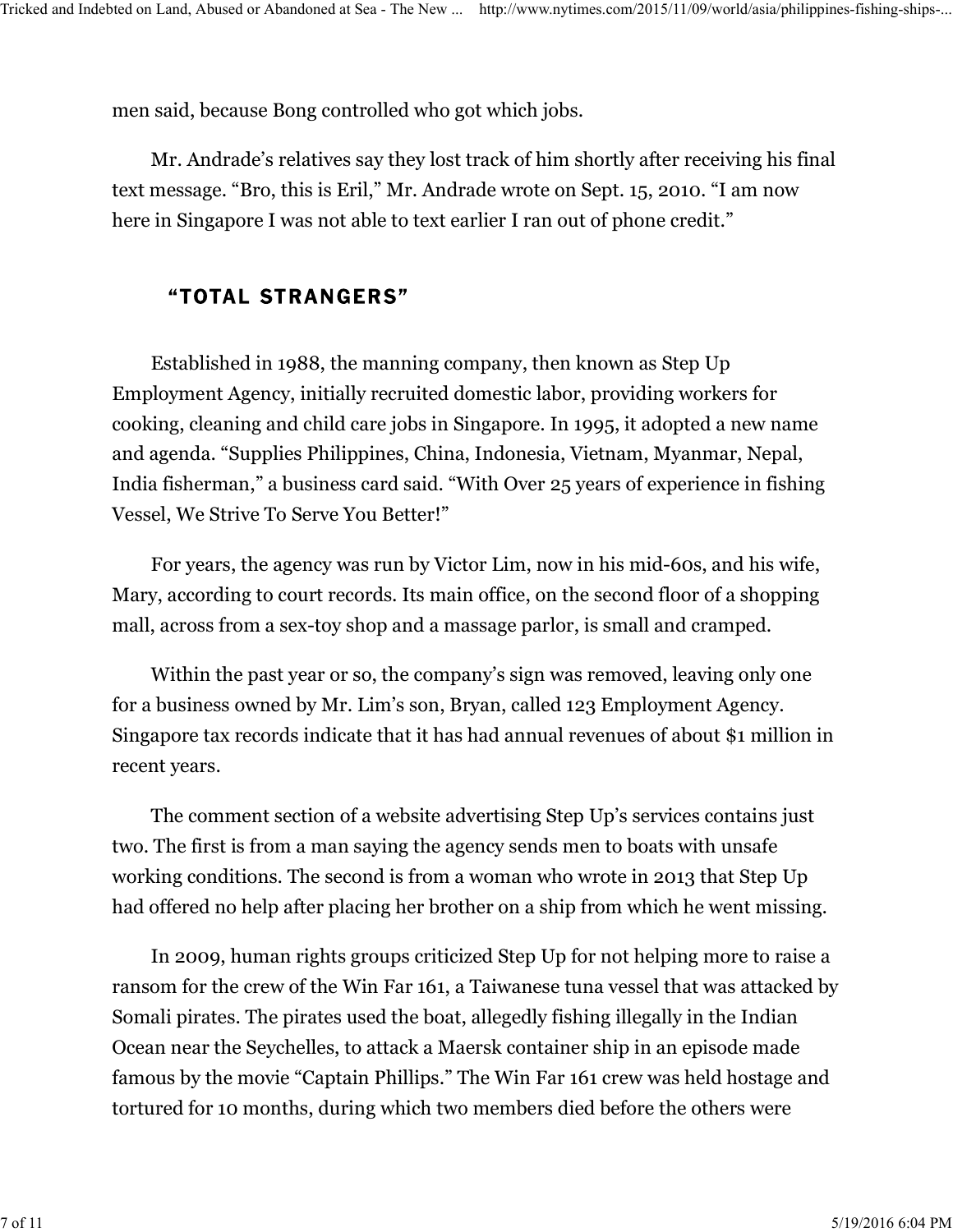ransomed.

That same year, when eight Filipino seamen were jailed in Tanzania for months on charges of illegal fishing after their captain fled, Step Up officials refused to hire lawyers or post bail, advocates said.

Mr. Lim, his son and Step Up did not respond to repeated requests for comment for this article. But in a lawsuit decided by the Supreme Court of the Philippines in 2001, Mr. Lim and his partners offered an argument that they would repeat in later interviews about trafficking allegations. "Total strangers," the defendants said, denying ties to a seafarer who had sued for unpaid wages.

The court revoked the recruiter license of JEAC, then Step Up's partner firm in Manila, and ordered JEAC to pay the back wages. The only thing worse than the companies' sending "unlettered countrymen to a foreign land and letting them suffer inhumane treatment in the hands of an abusive employer," the court said in its decision, was that they had conspired to deny workers their pay.

This was roughly when Mr. Lim and Step Up shifted away from using registered manning agencies in the Philippines and began to rely instead on Filipino domestic workers in Singapore to recruit through their relatives in villages back home. Ms. Robelo, for example, was brought in, even though she had no experience, by her sister-in-law, Roselyn Robelo, who had worked as a domestic helper for Mr. Lim.

After Mr. Andrade died, officials from Step Up and Hung Fei Fishery Co., the owner of the Taiwanese fishing ship he had worked on, offered to pay his family about \$5,000, according to a 2012 letter from the Philippine Embassy in Singapore. (The death benefit provided to a seafarer by a legal manning agency in the Philippines is typically at least \$50,000.) The family declined, instead filing a complaint against Step Up in November 2011 with Singapore's Ministry of Manpower. Officials at the ministry and on a government anti-trafficking task force said last month they were waiting for a formal request from the Philippine government before investigating. After Mr. Andrade died, officials from Step Up and Hung Fei Fishery Co., the<br>owner of the Taiwanese fishing ship he had worked on, offered to pay his family<br>about \$5,000, according to a 2012 letter from the Philippine Emb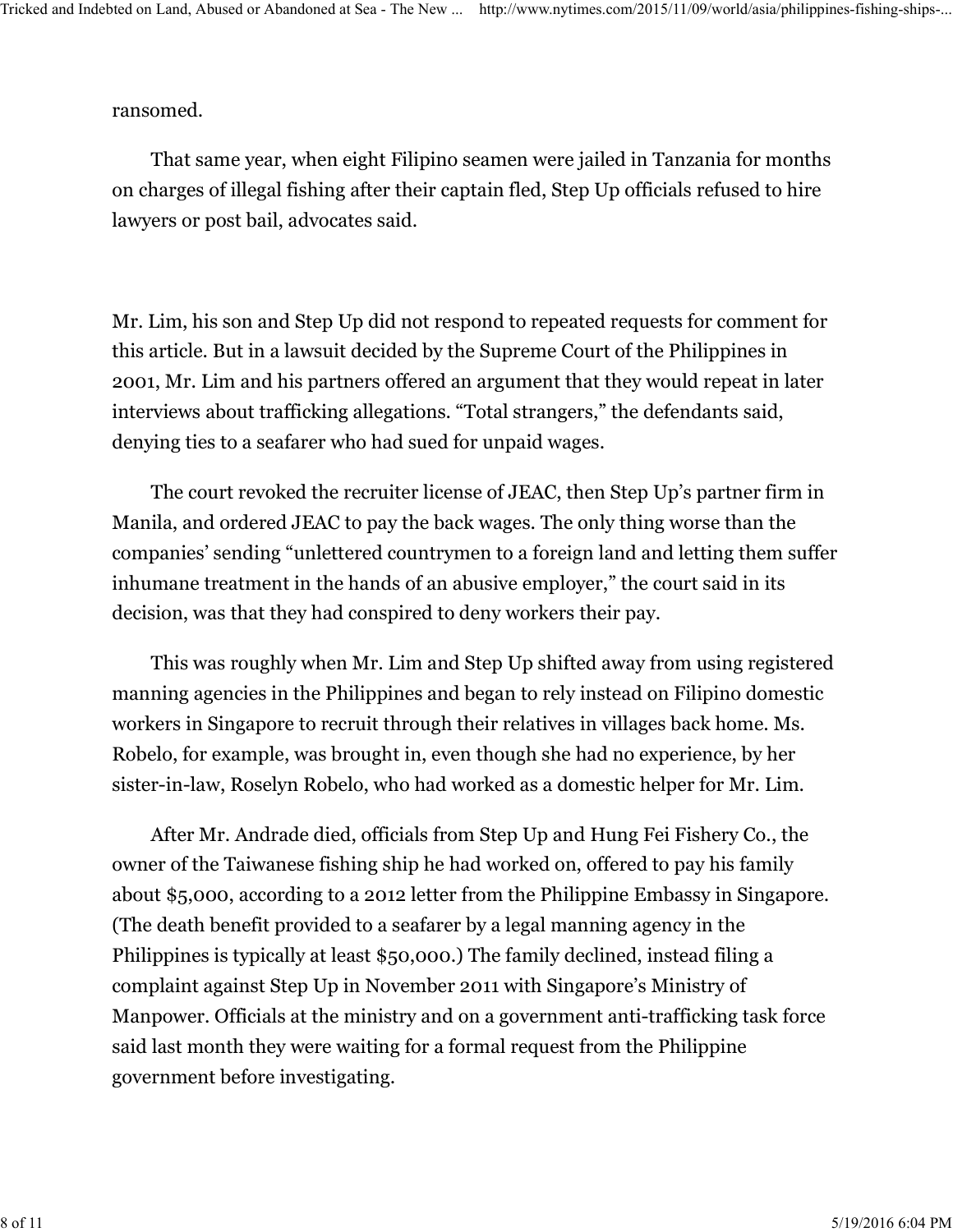Police officials and prosecutors in Mr. Andrade's province, Aklan, voiced frustration at what they said was a lack of response from the federal authorities in Manila. Celso J. Hernandez Jr., a lawyer with the Philippine Overseas Employment Administration, the agency responsible for protecting Filipino workers sent abroad, said he had no records on Mr. Andrade's death or on Step Up. "The illegal manning agencies are invisible to us," he said. The Philippine anti-trafficking task force did not respond to requests for comment.

Taiwanese police and fishery officials said they had no record of having questioned Shao Chin Chung, the captain of Mr. Andrade's ship, about his death. The ship, Hung Yu 212, was cited for illegal fishing in 2000, 2011 and 2012, according to the commissions that regulate tuna fishing in the Indian and Atlantic Oceans. A secretary at Hung Fei Fishery Co., based in Kaohsiung, Taiwan, said recently that the owner was traveling and was not available to answer questions. Efforts to interview other crew members were unsuccessful.

On April 6, 2011, Mr. Andrade's cadaver arrived at port in Singapore on the Hung Yu 212. Dr. Wee Keng Poh, a forensic pathologist at Singapore's Health Sciences Authority, conducted an autopsy six days later. He concluded that the cause of death was acute myocarditis, an inflammatory disease of the heart muscle. His report gave little more detail.

The body was then flown to the Philippines, where Dr. Noel Martinez — the pathologist in Kalibo, the provincial capital — performed a second autopsy. He disagreed with the first, instead citing a heart attack as the cause of death. Dr. Martinez's autopsy report also noted extensive unexplained bruises and cuts, inflicted before death, on Mr. Andrade's brow, upper and lower lip, nose, upper right chest and right armpit.

Mr. Andrade's pancreas and one eye were missing. The two pathologists could not be reached, but a provincial police investigator suggested that the organs could have been damaged in an accident aboard the ship or removed during the first autopsy. Removing an eye is not typical in an autopsy, several pathologists in New York said, adding that the pancreas might have been missing because it sometimes decomposes faster than other organs. Martinez's autopsy report also noted extensive unexplained bruises and cuts,<br>inflicted before death, on Mr. Andrade's brow, upper and lower lip, nose, upper right<br>chest and right armpit.<br>Mr. Andrade's pancreas and one eye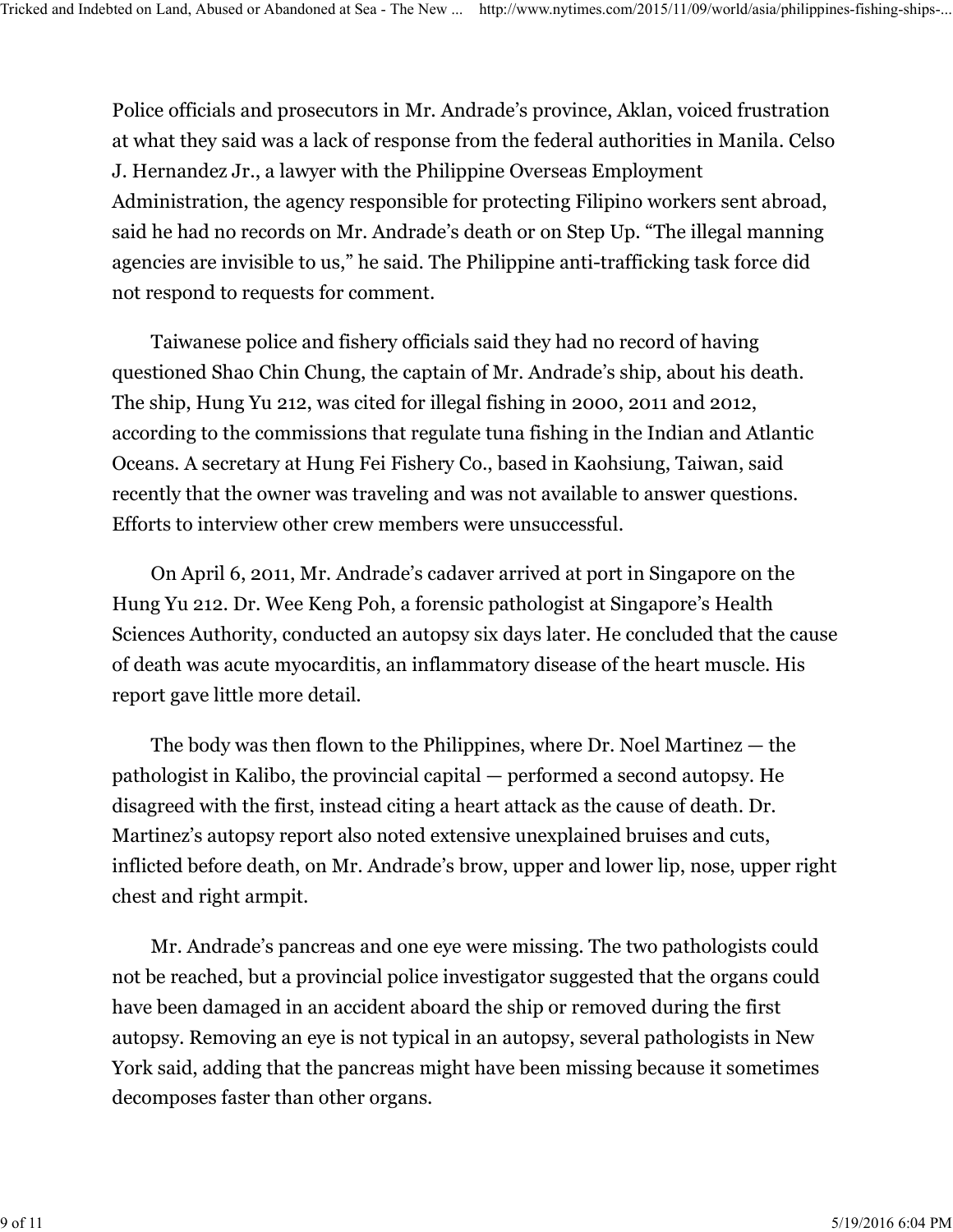Shaking his head, Emmanuel Concepcion, a friend of Mr. Andrade's, said he knew what conditions on long-haul fishing boats were like and doubted that Mr. Andrade had died of natural causes. After being recruited by Step Up, Mr. Concepcion also worked on a Taiwanese tuna ship, in the South Atlantic, but quit after the cook fatally stabbed the captain, who had routinely beaten crew members. Asked what he thought was the most likely cause of his friend's death, Mr. Concepcion said, simply, "Violence."

#### "A JOB IS SOMETHING YOU SHARE"

Down a dirt road, surrounded by rice paddies, Ms. Robelo sat behind cinder-block walls in a remote jail. Housing about 223 prisoners, only 24 of them women, the five-acre Aklan Rehabilitation Center has the feel of a bustling shantytown. Chickens and visiting children scurried underfoot as prisoners squatted on a roof overlooking the courtyard.

Most of the 10 Step Up workers who have been charged in absentia by the Philippine authorities, including Mr. Lim and his wife, are in Singapore and are unlikely to be prosecuted because there is no extradition treaty between the countries.

Jailed since May 2013, Ms. Robelo cried while explaining what had led to her arrest.

"When I got a name," she said, "I called it to Singapore." She never met or spoke directly with any of the Lims, she said; she communicated only with her sister-in-law in Singapore. Before Mr. Andrade's death, she said, she never heard from the men prosecutors say she recruited, some of them her relatives, about what happened in Singapore or at sea. She said she had signed up only three men, not 10, as prosecutors charge. "When I got a name," she said, "I called it to Singapore." She never met or spoke<br>directly with any of the Lims, she said; she communicated only with her sister-in-law<br>in Singapore. Before Mr. Andrade's death, she said, sh

"If no one has work, a job is something you share," Ms. Robelo said, adding that she saw her role as "helping the boys," not officially recruiting them. She said she had been told that the \$2 promised (but never paid) for each person she referred was not a commission but intended to offset the cost of driving to the men's houses for